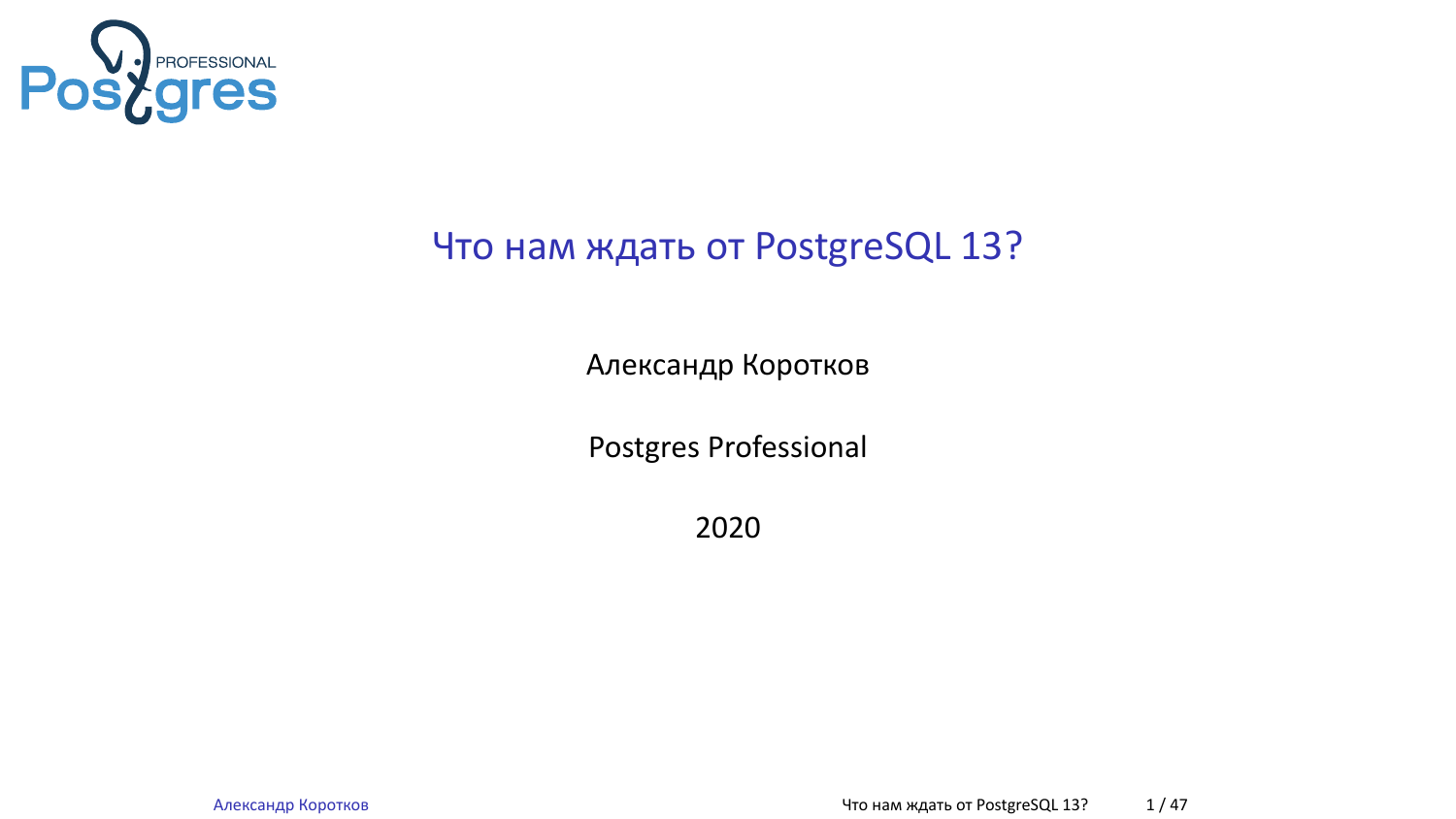

- ▶ Только фичи, не баги.
- ▶ Commit messages на слайдах вы не разглядите, они для справки :)
- ▶ То, что закоммичено, войдёт в релиз с 99% вероятностью
- ▶ То, что не закоммичено, войдёт с 50% вероятностью :)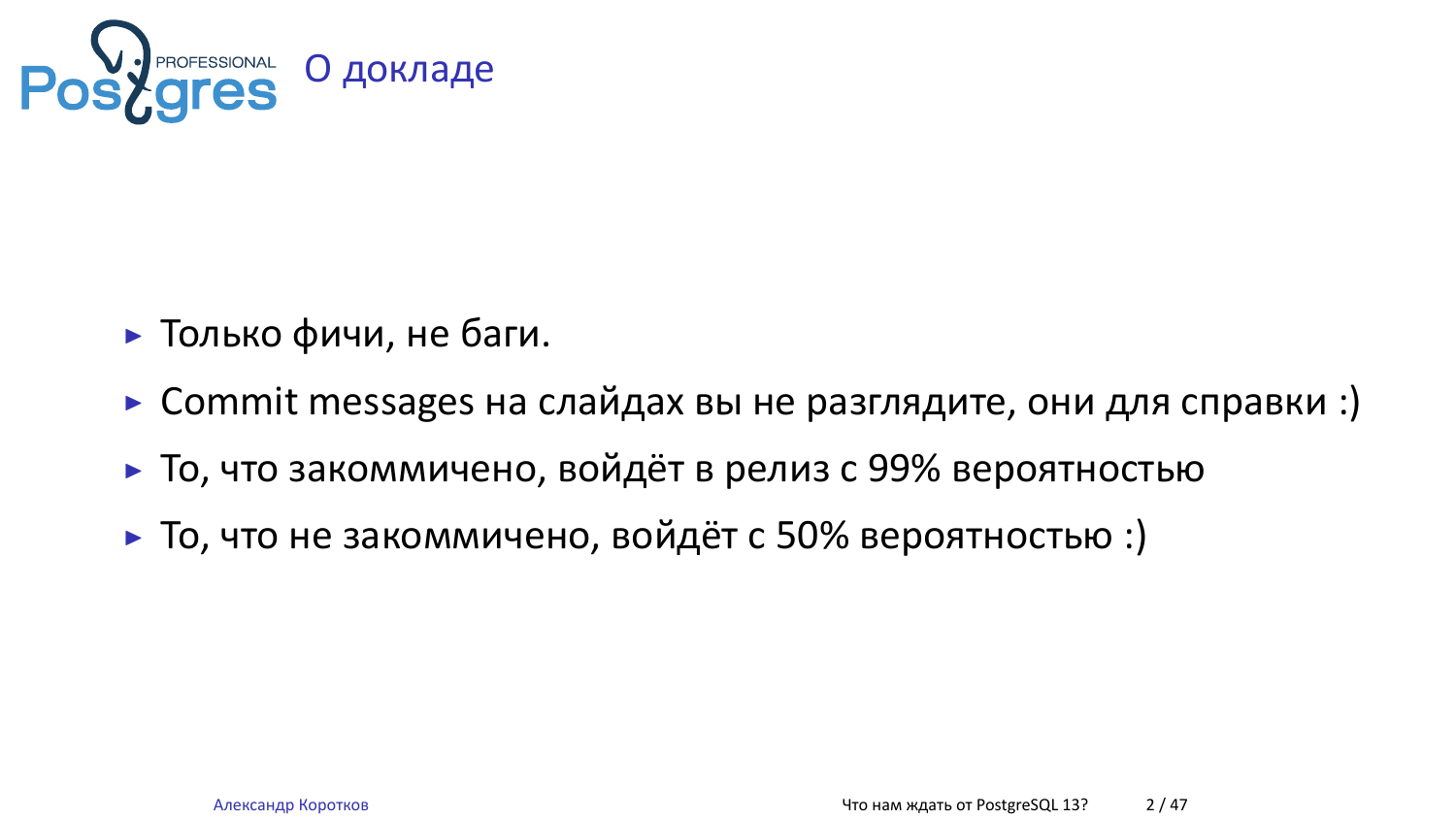

- ▶ 3х ускорение read-only PL/PGSQL
- ▶ Частичный decompress TOAST
- $\blacktriangleright$  Предвычисление immutable function использованных как

```
таблица:
```

```
select rank(txtsample, q), *
from test_tsquery,
    to_tsquery('english', 'new') q
where txtsample @@ q
order by 1 desc;
```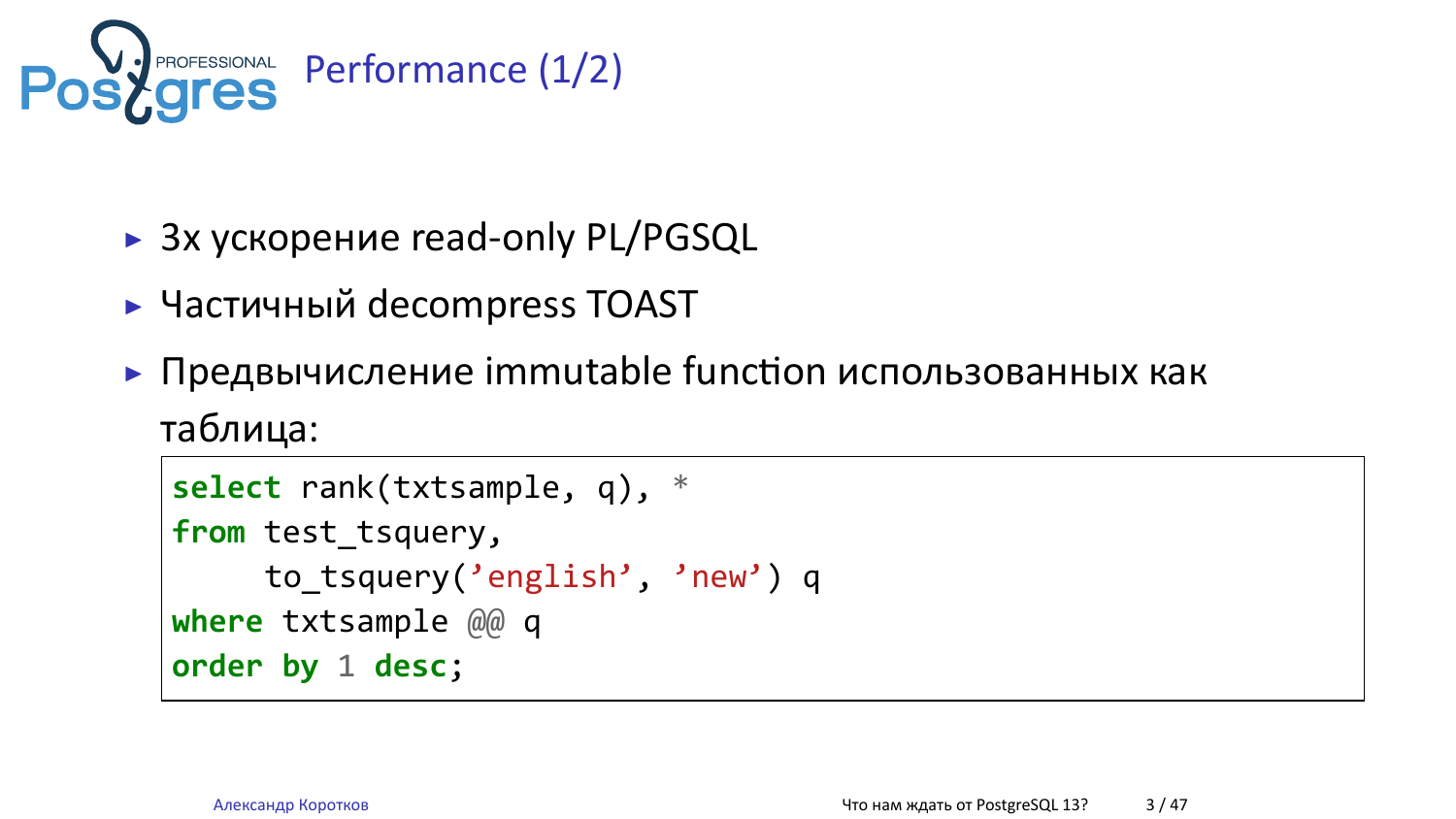

commit 73b06cf893c9d3bb38c11878a12cc29407e78b6c Author: Tom Lane <tgl@sss.pgh.pa.us> Date: Fri Nov 22 15:02:18 2019 -0500

Avoid taking a new snapshot for an immutable simple expression in plpgsql.

We already used this optimization if the plpgsql function is read-only. But it seems okay to do it even in a read-write function, if the expression contains only immutable functions/operators. There would only be a change of behavior if an "immutable" called function depends on seeing database updates made during the current plpgsql function. That's enough of a violation of the promise of immutability that anyone who complains won't have much of a case.

The benefits are significant --- for simple cases like

while i < 10000000 loop  $i := i + 1;$ end loop;

I see net performance improvements around 45%. Of course, real-world cases won't get that much faster, but it ought to be noticeable. At the very least, this removes much of the performance penalty that used@etouexest for forgetting to mark a plpgsqquafunction@en?volatile.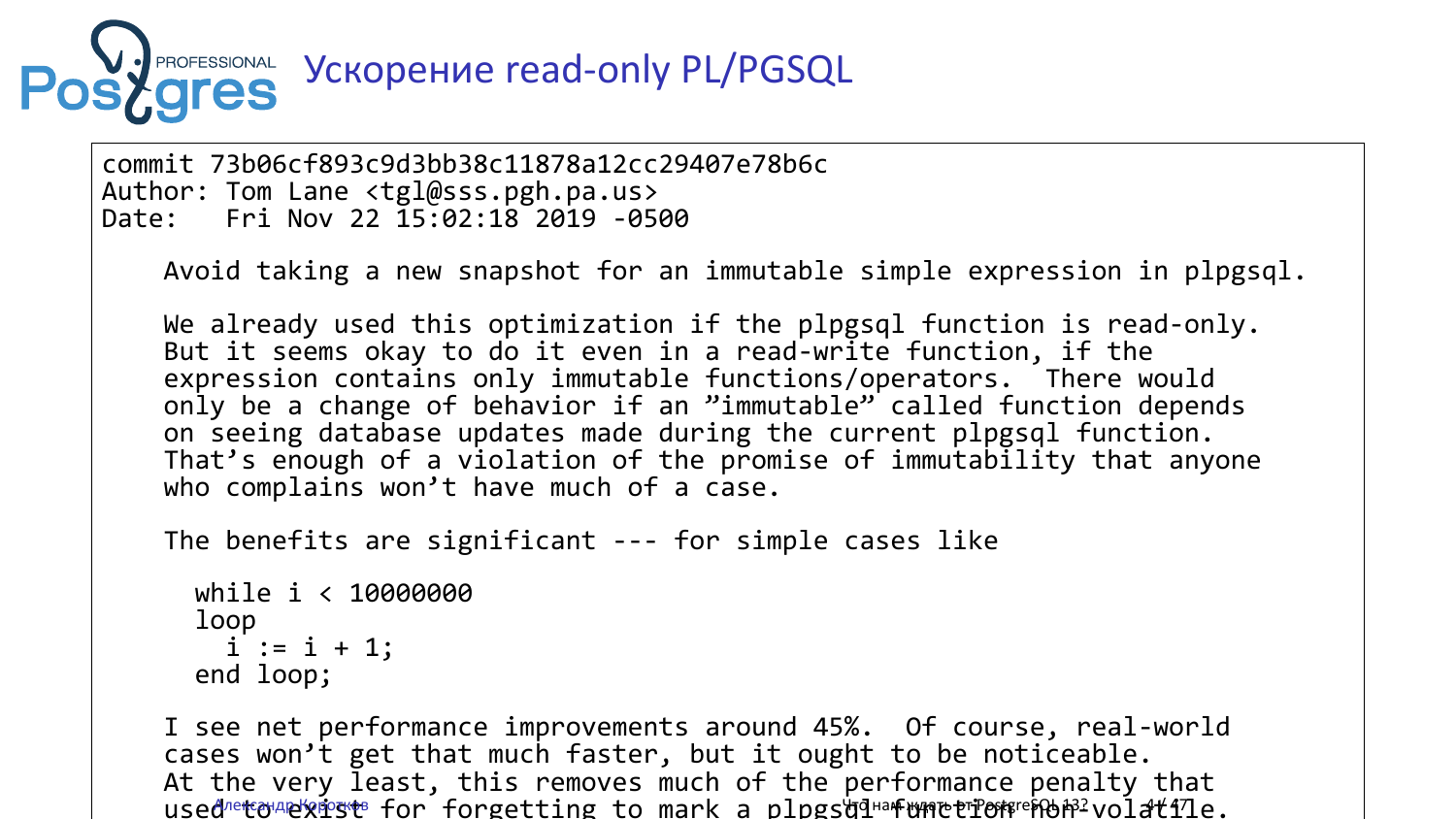

commit 4d0e994eed83c845a05da6e9a417b4efec67efaf Author: Stephen Frost <sfrost@snowman.net> Date: Tue Apr 2 12:35:32 2019 -0400 Add support for partial TOAST decompression When asked for a slice of a TOAST entry, decompress enough to return the slice instead of decompressing the entire object. For use cases where the slice is at, or near, the beginning of the entry, this avoids a lot of unnecessary decompression work. This changes the signature of pglz\_decompress() by adding a boolean to indicate  $if$  it's ok for the call to finish before consuming all of the source or destination buffers. Author: Paul Ramsey Reviewed-By: Rafia Sabih, Darafei Praliaskouski, Regina Obe Discussion: https://postgr.es/m/CACowWR07EDm7Y4m2kbhN\_jnys\%3DBBf9A6768RyQdKm\_\%3DNpkcaWg\%40mail.gmail.com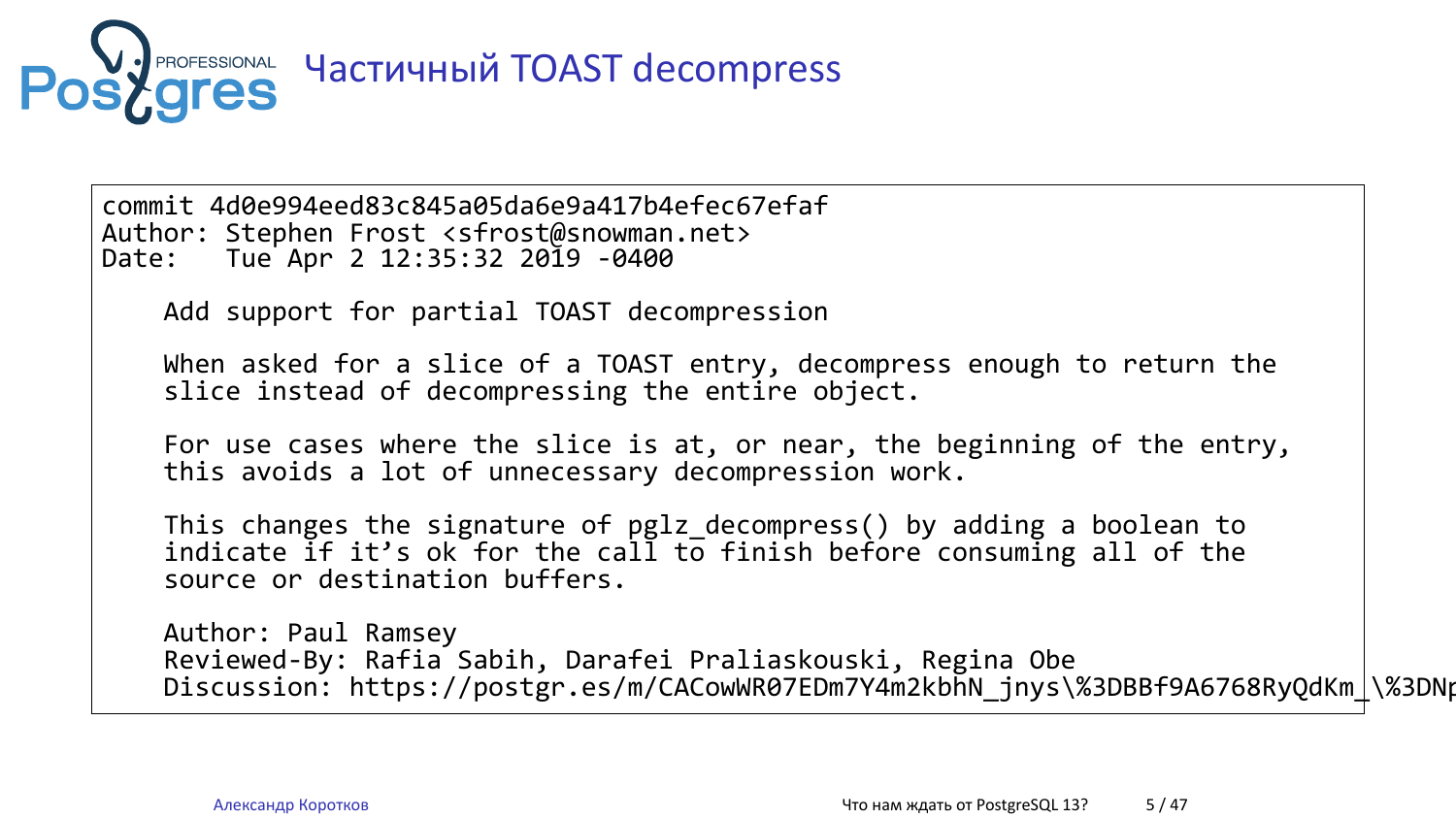#### Предвычисление immutable function, использованных как PROFESSIONAL **s**ygres таблица

commit 7266d0997dd2a0632da38a594c78e25ff21df67e Author: Tom Lane <tgl@sss.pgh.pa.us> Date: Thu Aug 1 18:50:22 2019 -0400 Allow functions-in-FROM to be pulled up if they reduce to constants. This allows simplification of the plan tree in some common usage patterns: we can get rid of a join to the function RTE. In principle we could pull up any immutable expression, but restricting it to Consts avoids the risk that multiple evaluations of the expression might cost more than we can save. (Possibly this could be improved in future --- but we've more or less promised people that putting a function in FROM guarantees single evaluation, so we'd have to tread carefully.) To do this, we need to rearrange when eval\_const\_expressions() happens for expressions in function RTEs. I moved it to inline\_set\_returning\_functions(), which already has to iterate over every function RTE, and in consequence renamed that function to preprocess\_function\_rtes(). A useful consequence is that inline set returning function() no longer has to do this for itself, simplifying that code.

In passing, break out pull\_up\_simple\_subquery's code that knows where everythe the processing that the pullup of the processing is that the control of the society of the society of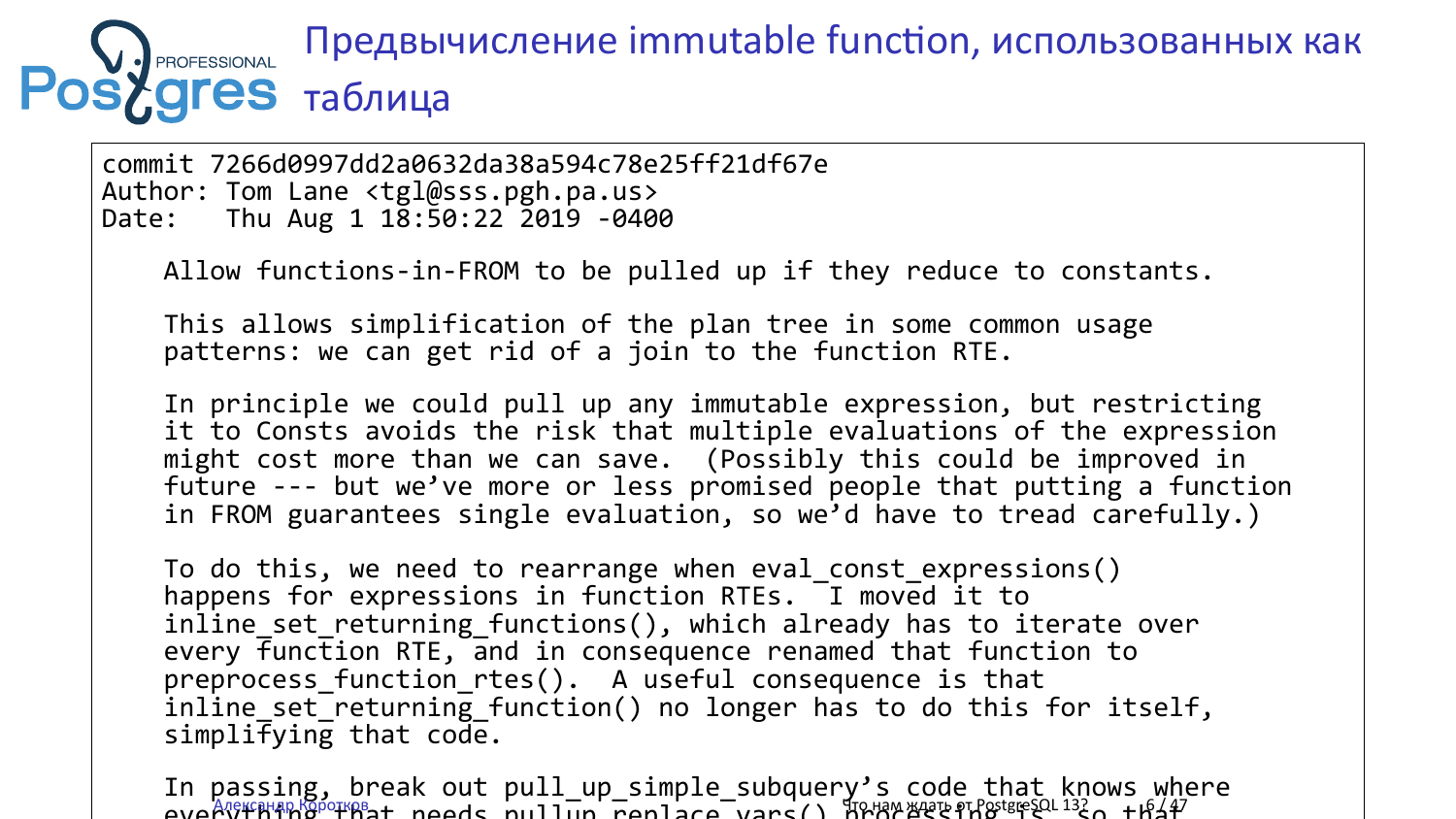

- ▶ Ускорение jsonb функций
- ▶ Скоростной truncate() удаление буферов за один просмотр
- ▶ old\_snapshot\_threshold vs индексы
- **LISTEN менее дорогой (~300 слушателей)**
- ▶ Avoid full index for GIN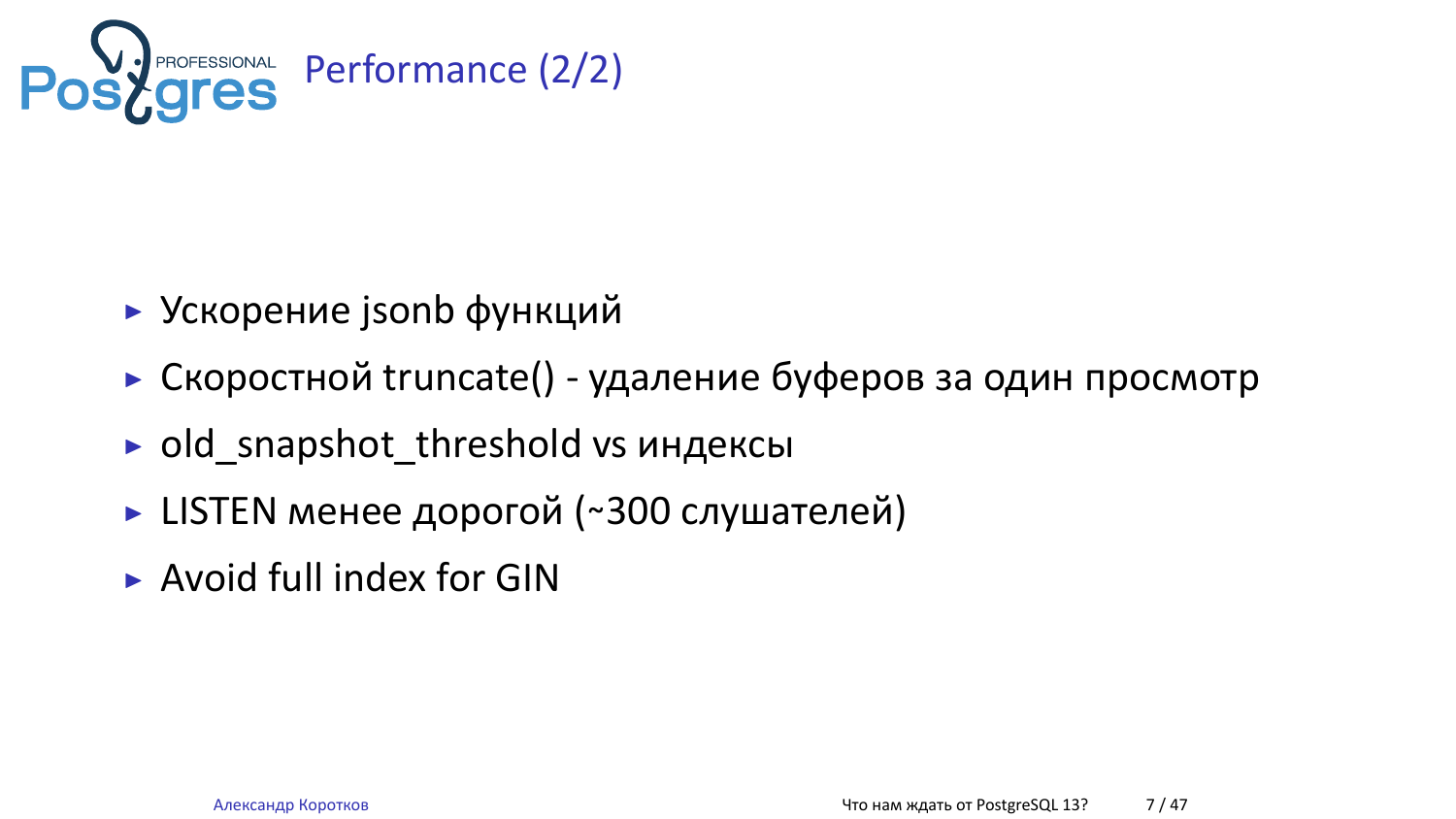

commit 1a2983231d9080bfa06cfbf38d5415b5d71eea91 Author: Alvaro Herrera <alvherre@alvh.no-ip.org> Date: Fri Sep 20 20:18:11 2019 -0300

Split out code into new getKeyJsonValueFromContainer()

The new function stashes its output value in a JsonbValue that can be passed in by the caller, which enables some of them to pass stack-allocated structs -- saving palloc cycles. It also allows some callers that know they are handling a jsonb object to use this new jsonb object-specific API, instead of going through generic container findJsonbValueFromContainer.

Author: Nikita Glukhov Discussion: https://postgr.es/m/7c417f90-f95f-247e-ba63-d95e39c0ad14@postgrespro.ru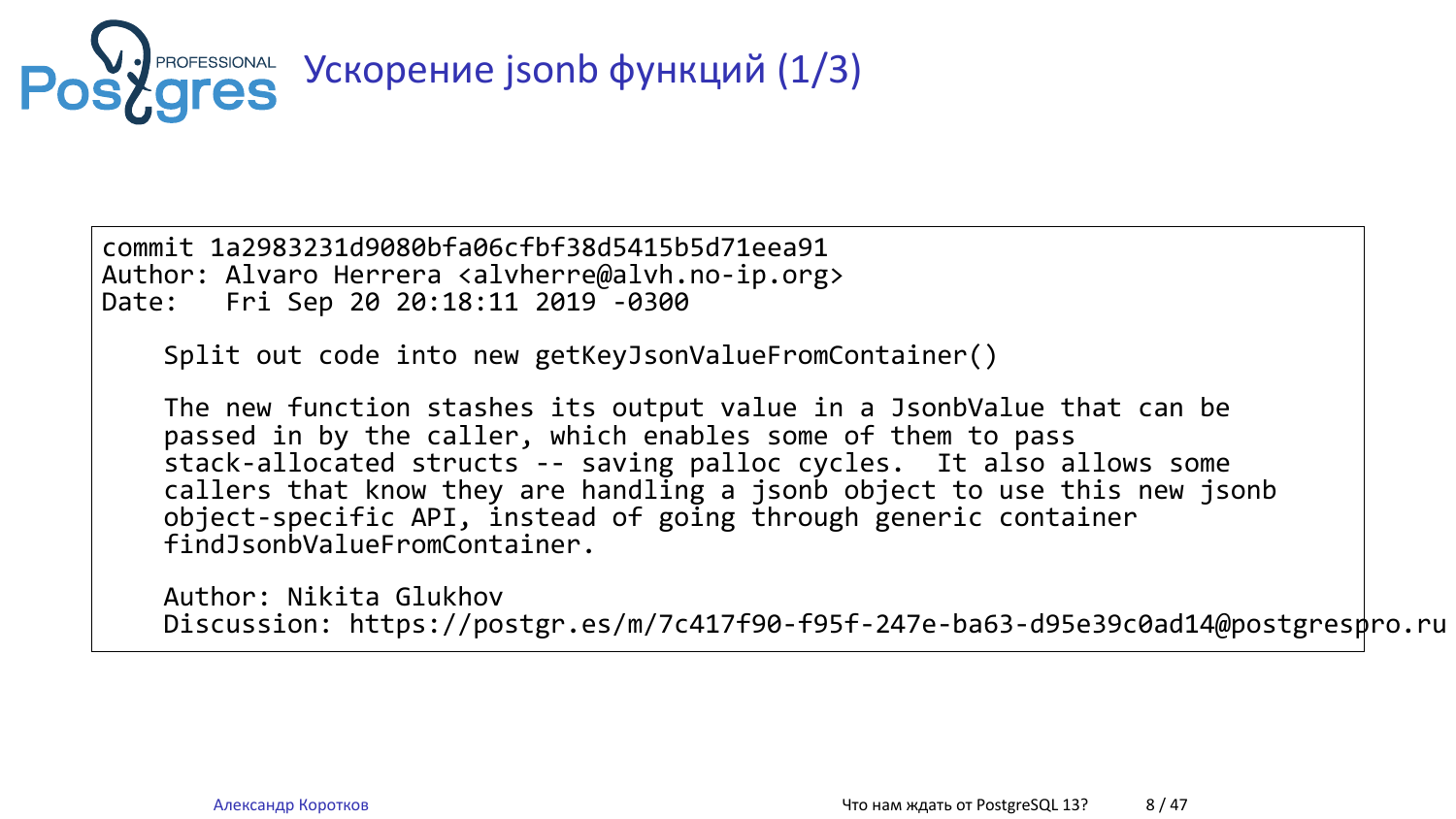

commit dbb9aeda9959d8a8f463e841b69dfa04afc67a3a Author: Alvaro Herrera <alvherre@alvh.no-ip.org> Date: Fri Sep 20 19:18:24 2019 -0300

Optimize get\_jsonb\_path\_all avoiding an iterator

Instead of creating an iterator object at each step down the JSONB object/array, we can just just examine its object/array flags, which is faster. Also, use the recently introduced JsonbValueAsText instead of open-coding the same thing, for code simplicity.

Author: Nikita Glukhov Discussion: https://postgr.es/m/7c417f90-f95f-247e-ba63-d95e39c0ad14@postgrespro.ru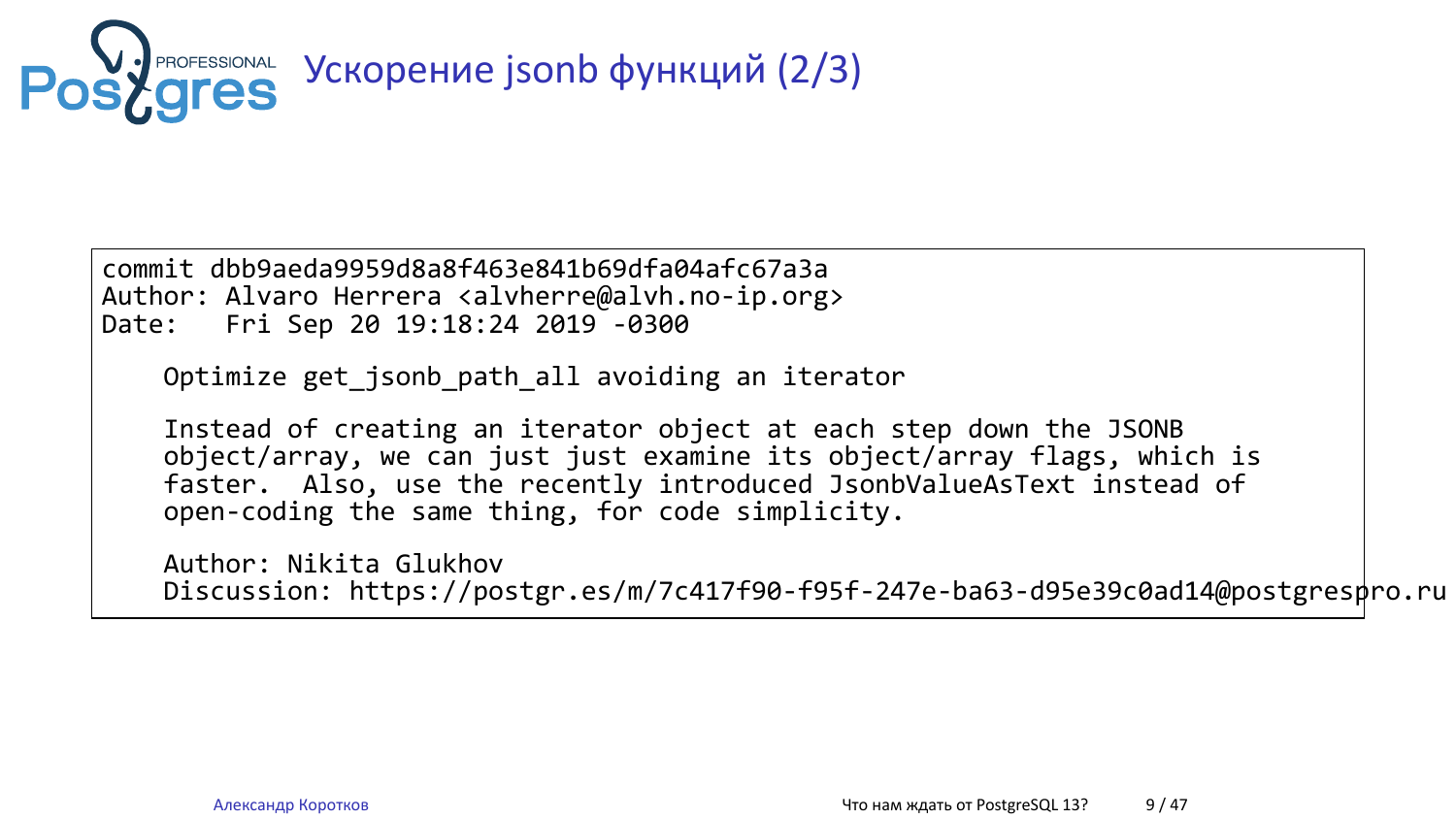

**РАСРЕБЗЮЛАL УСКОРЕНИЕ jsonb функций (3/3)** 

commit abb014a63106653f2872a3b1662a79ab80d4dcbb Author: Alvaro Herrera <alvherre@alvh.no-ip.org> Date: Fri Sep 20 18:34:31 2019 -0300

Refactor code into new JsonbValueAsText, and use it more

jsonb\_object\_field\_text and jsonb\_array\_element\_text both contained identical copies of this code, so extract that into new routine JsonbValueAsText. This can also be used in other places, to measurable performance benefit: the jsonb\_each() and jsonb\_array\_elements() functions can use it for outputting text forms instead of their less efficient current implementation (because we no longer need to build intermediate a jsonb representation of each value).

Author: Nikita Glukhov Discussion: https://postgr.es/m/7c417f90-f95f-247e-ba63-d95e39c0ad14@postgrespro.ru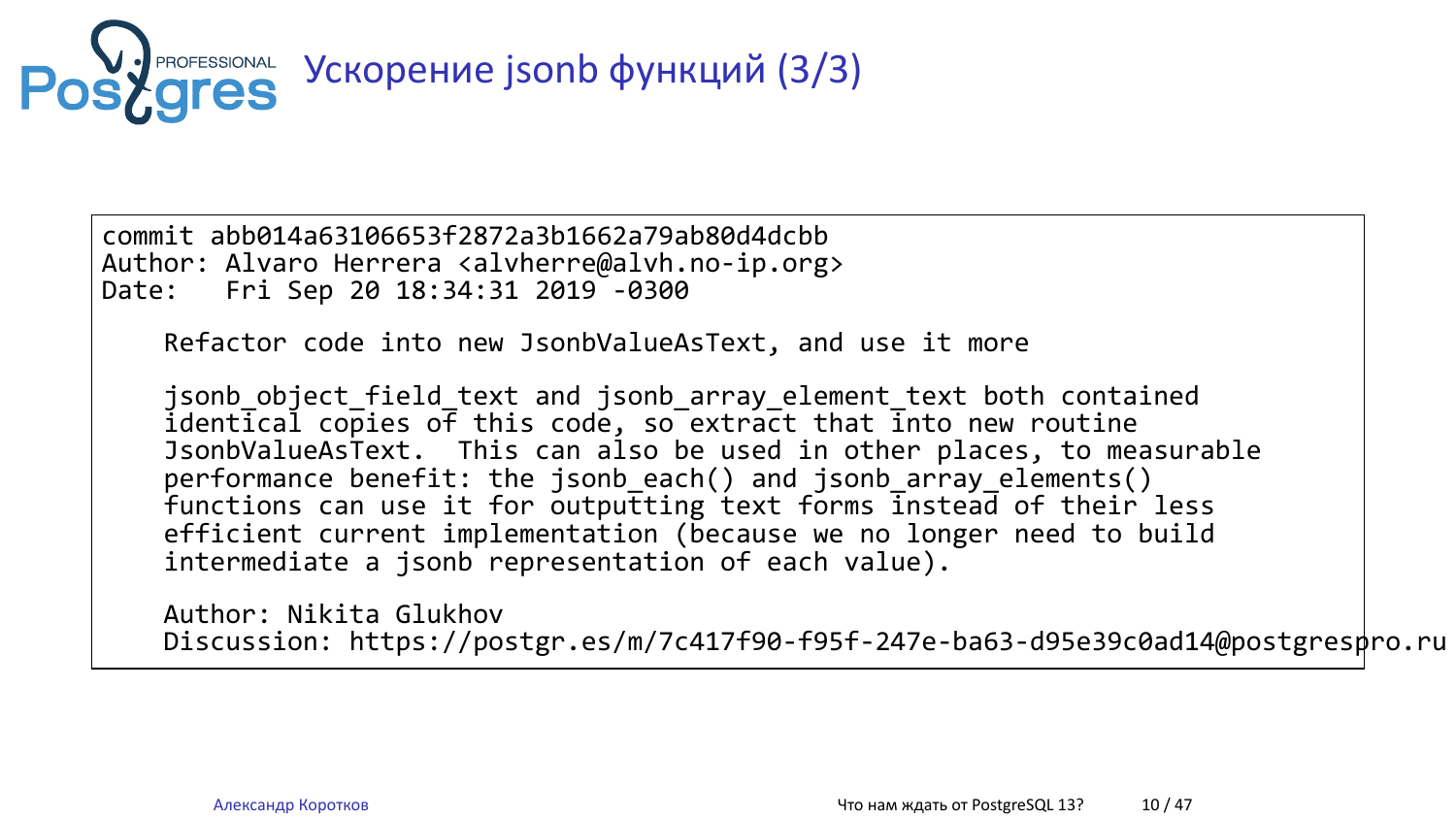

commit 6d05086c0a79e50d8e91ed953626ec7280cd2481 Author: Fujii Masao <fujii@postgresql.org> Date: Tue Sep 24 17:31:26 2019 +0900 Speedup truncations of relation forks. When a relation is truncated, shared\_buffers needs to be scanned so that any buffers for the relation forks are invalidated in it. Previously, shared\_buffers was scanned for each relation forks, i.e., MAIN, FSM and VM, when VACUUM truncated off any empty pages at the end of relation or TRUNCATE truncated the relation in place. Since shared\_buffers needed to be scanned multiple times, it could take a long time to finish those commands especially when shared\_buffers was large. This commit changes the logic so that shared\_buffers is scanned only one time for those three relation forks. Author: Kirk Jamison Reviewed-by: Masahiko Sawada, Thomas Munro, Alvaro Herrera, Takayuki Tsunakawa and Fujii Masao Discussion: https://postgr.es/m/D09B13F772D2274BB348A310EE3027C64E2067@g01jpexmbkw24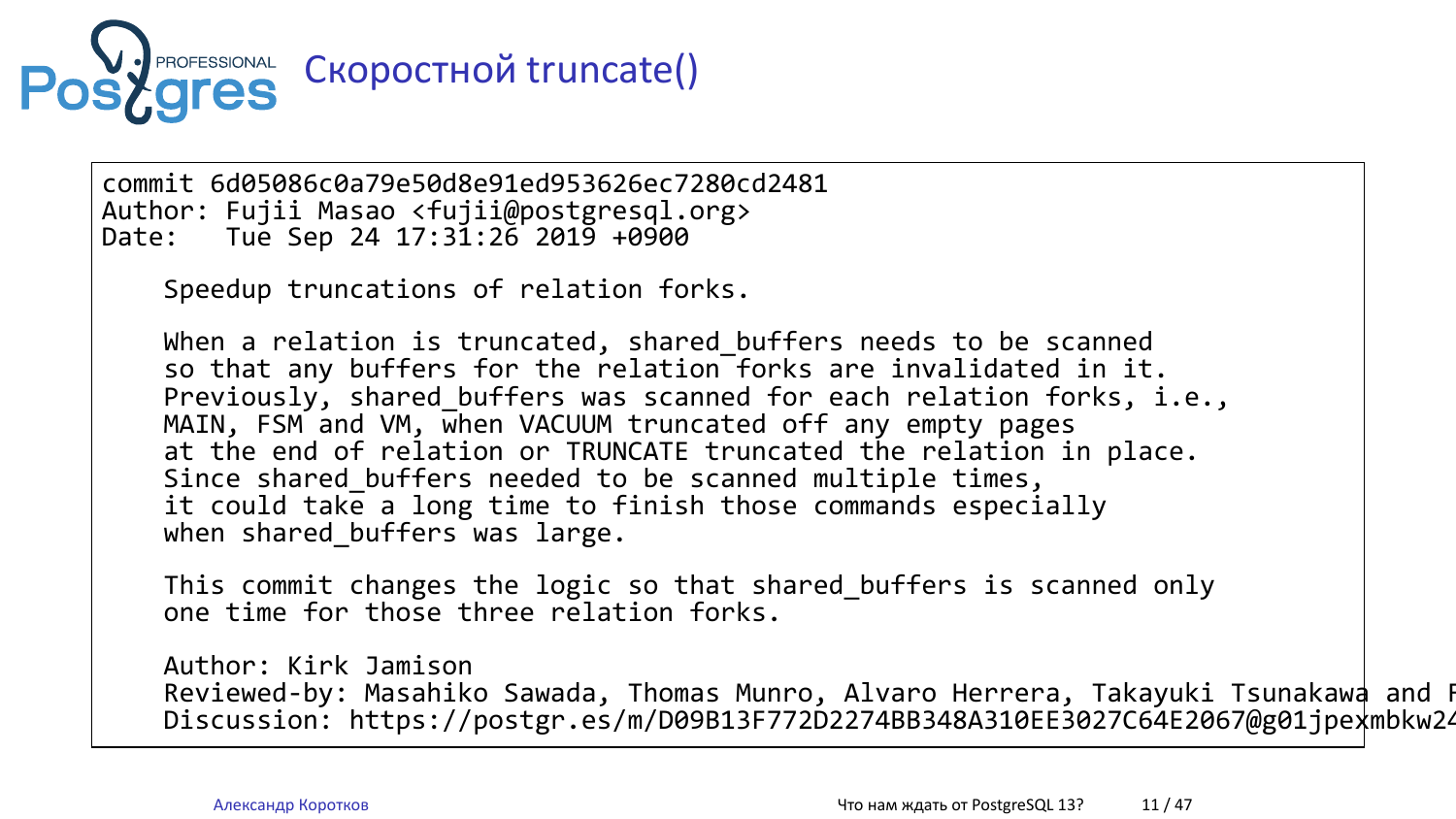

commit bf9a60ee3349a2f2dc5fe6d571a8d39cfc634371 Author: Kevin Grittner <kgrittn@postgresql.org> Date: Fri Jun 10 09:25:31 2016 -0500

Fix interaction between CREATE INDEX and "snapshot too old".

Since indexes are created without valid LSNs, an index created while a snapshot older than old\_snapshot\_threshold existed could cause queries to return incorrect results when those old snapshots were used, if any relevant rows had been subject to early pruning before the index was built. Prevent usage of a newly created index until all such snapshots are released, for relations where this can happen.

Questions about the interaction of "snapshot too old" with index creation were initially raised by Andres Freund.

Reviewed by Robert Haas.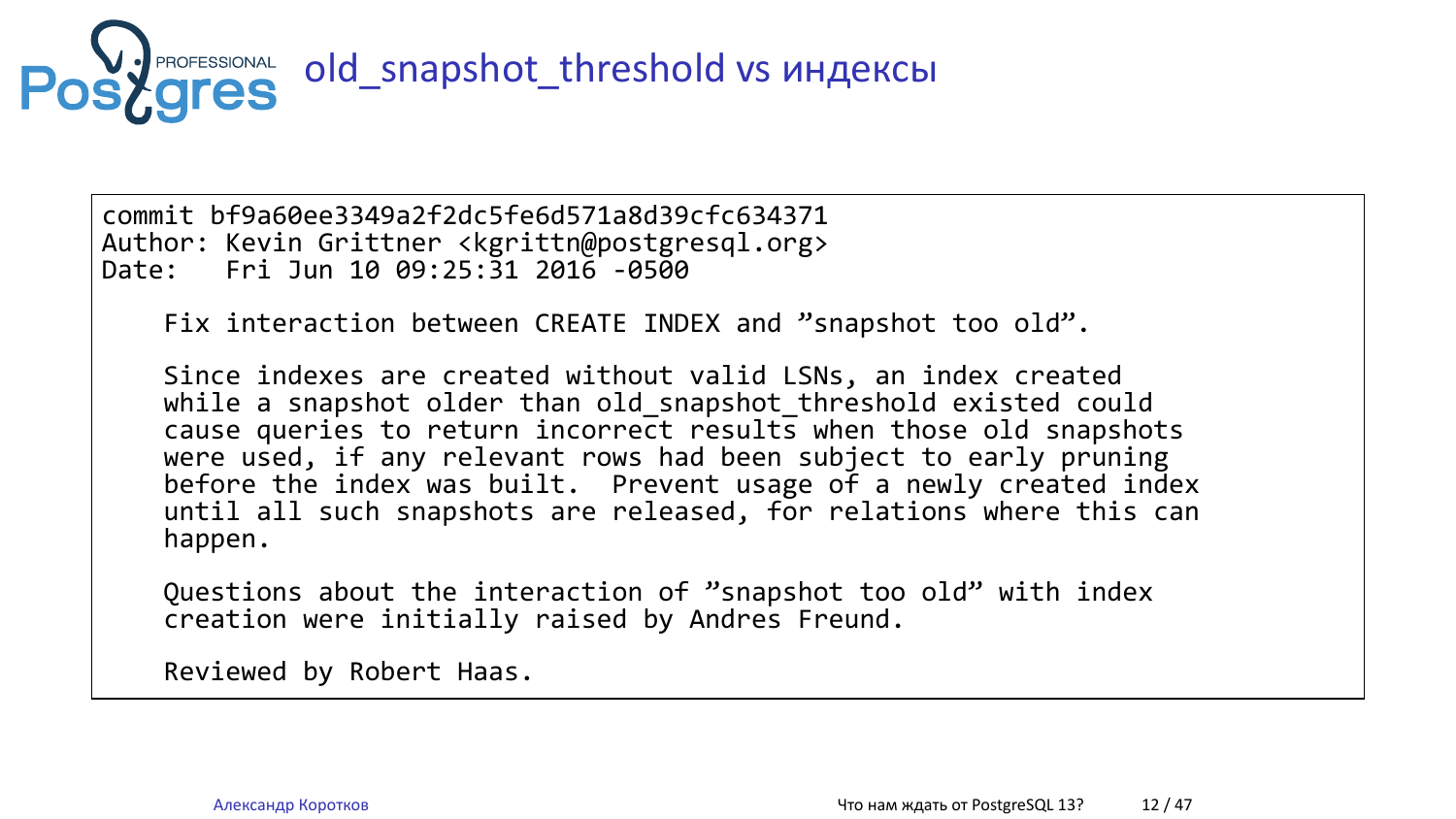

commit 51004c7172b5c35afac050f4d5849839a06e8d3b Author: Tom Lane <tgl@sss.pgh.pa.us> Date: Sun Sep 22 11:46:29 2019 -0400

Make some efficiency improvements in LISTEN/NOTIFY.

Move the responsibility for advancing the NOTIFY queue tail pointer from the listener(s) to the notification sender, and only have the sender do it once every few queue pages, rather than after every batch of notifications as at present. This reduces the number of times we execute asyncQueueAdvanceTail, and reduces contention when there are multiple listeners (since that function requires exclusive lock). This change relies on the observation that we don't really need the tail pointer to be exactly up-to-date. It's certainly not necessary to attempt to release disk space more often than once per SLRU segment. The only other usage of the tail pointer is that an incoming listener, if it's the only listener in its database, will need to scan the queue forward from the tail; but that's surely a less performance-critical path than routine sending and receiving of notifies. We compromise by advancing the tail pointer after every 4 pages of output, so that it shouldn't get more than a few pages behind.

Also, when sending signals to other backends after adding notify message(s) to the queue, recognize that only backends in our own dat ARETHAP ERPECTOR TO CAPE about those messaged "AREN OT POSTFIC ALLET" NAVATA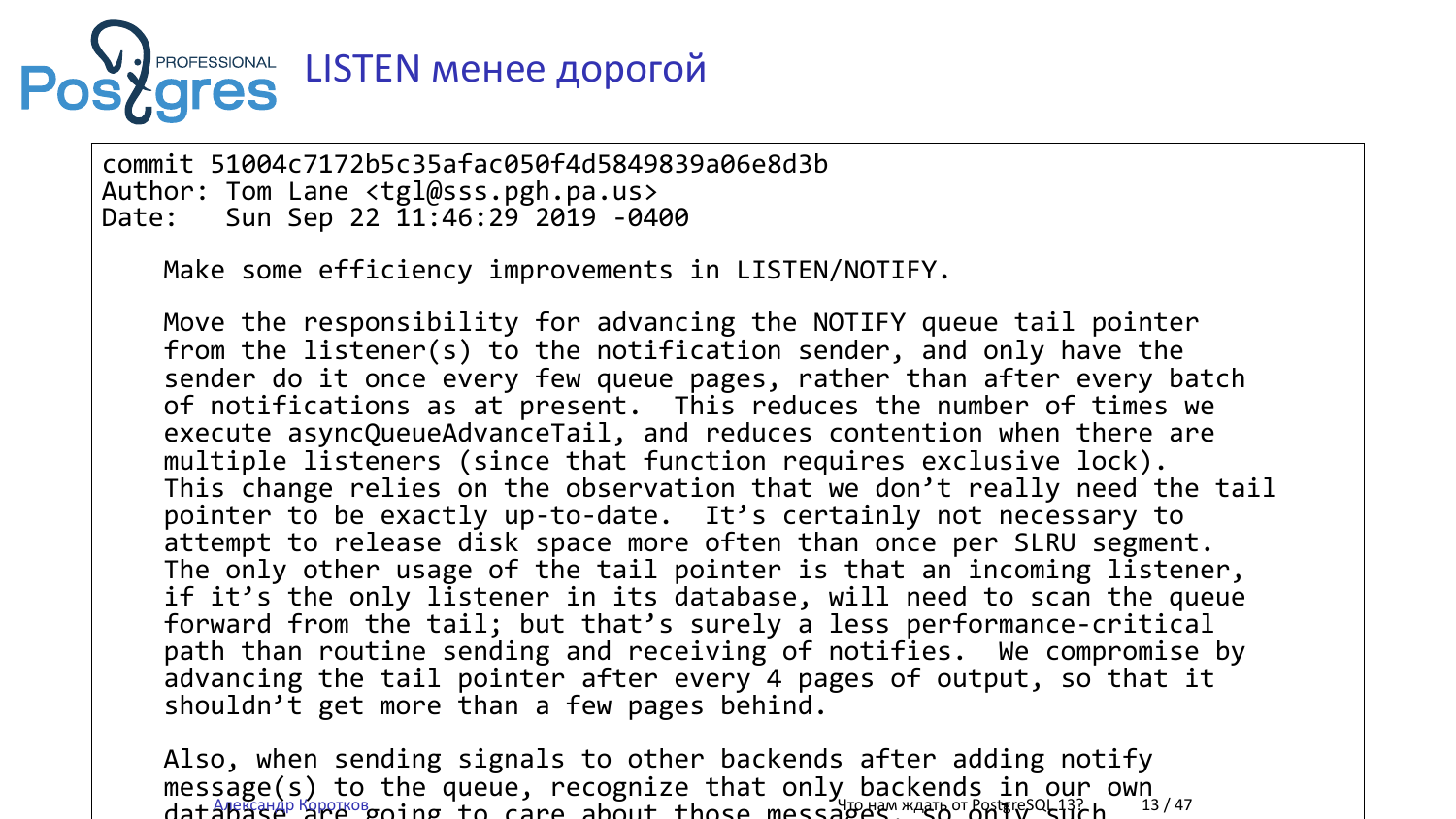

commit 4b754d6c16e16cc1a1adf12ab0f48603069a0efd Author: Alexander Korotkov <akorotkov@postgresql.org> Date: Sat Jan 18 01:11:39 2020 +0300

Avoid full scan of GIN indexes when possible

The strategy of GIN index scan is driven by opclass-specific extract\_query method. This method that needed search mode is GIN\_SEARCH\_MODE\_ALL. This mode means that matching tuple may contain none of extracted entries. Simple example is '!term' tsquery, which doesn't need any term to exist in matching tsvector.

In order to handle such scan key GIN calculates virtual entry, which contains all TIDs of all entries of attribute. In fact this is full scan of index attribute. And typically this is very slow, but allows to handle some queries correctly in GIN. However, current algorithm calculate such virtual entry for each GIN\_SEARCH\_MODE\_ALL scan key even if they are multiple for the same attribute. This is clearly not optimal.

This commit improves the situation by introduction of "exclude only" scan keys<br>Such scan keys are not capable to return set of matching TIDs. Instead, they Such scan keys are not capable to return set of matching TIDs. Instead, they are capable only to filter TIDs produced by normal scan keys. Therefore, each attribute should contain at least one normal scan key, while rest of them may be "exclude only" if search mode is GIN\_SEARCH\_MODE\_ALL. Александр Коротков Что нам ждать от PostgreSQL 13? 14 / 47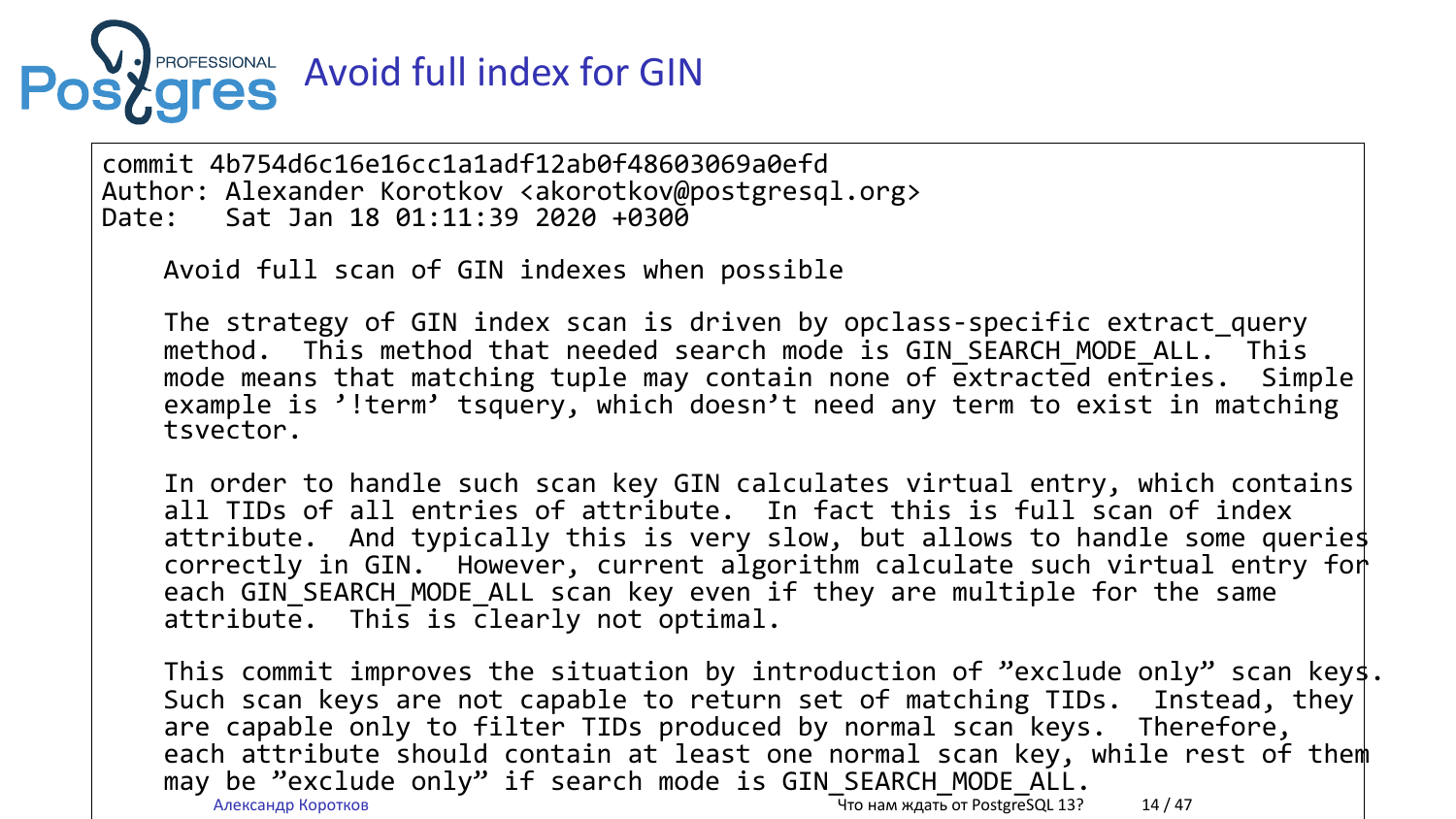

- ▶ Random UUID generation in core
- $\blacktriangleright$  Corruption error code
- ▶ min/max для pg\_lsn
- ▶ FTS для греческого языка
- ▶ CREATE DATABASE ... LOCALE = ...
- ▶ Parallel vacuum indexes
- ▶ ignore\_invalid\_pages GUC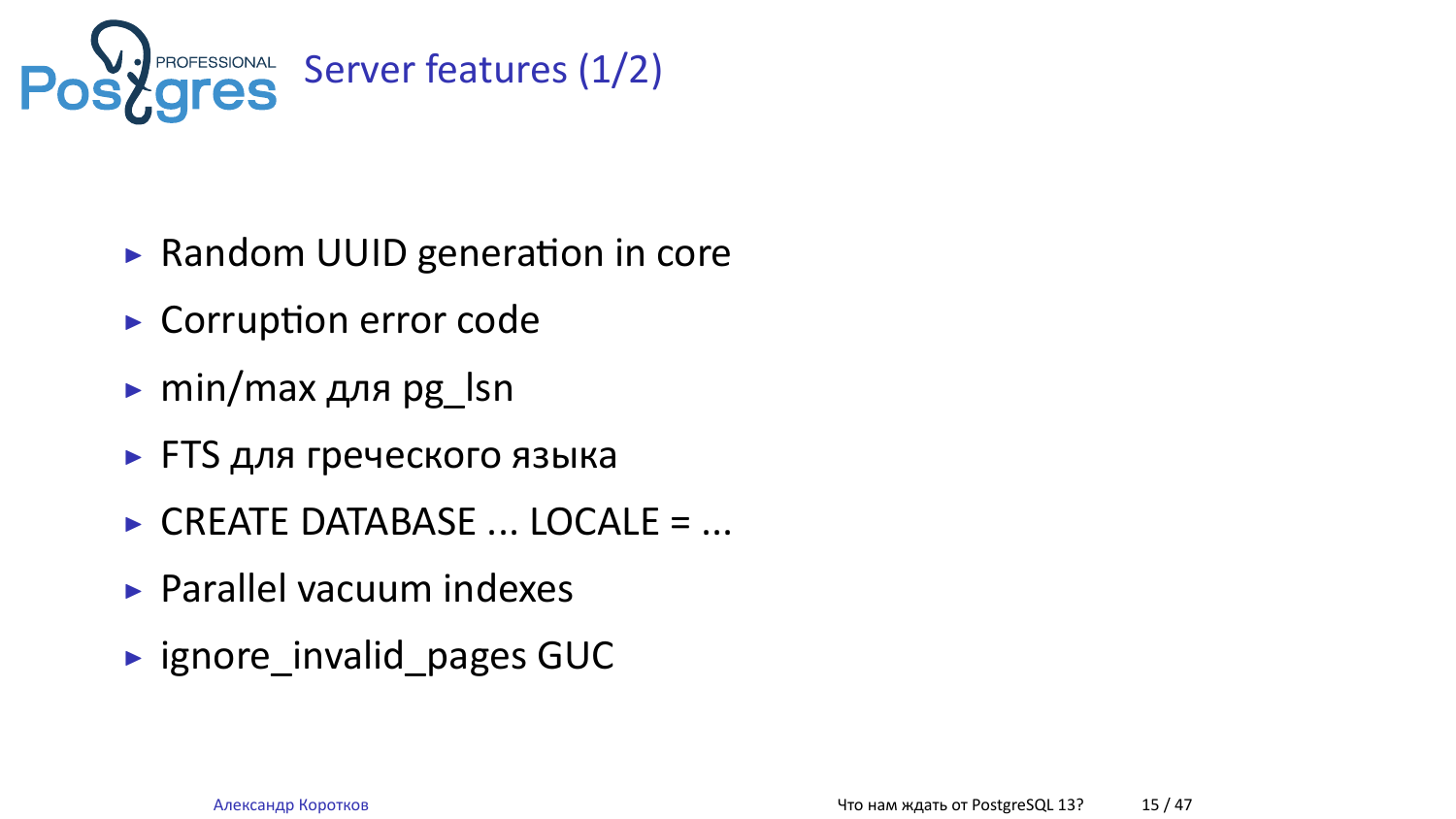

# Random UUID generation in core

commit 5925e5549890416bcf588334d9d0bc99f8ad6c7f Author: Peter Eisentraut <peter@eisentraut.org> Date: Sun Jul 14 14:30:27 2019 +0200

Add gen\_random\_uuid function

This adds a built-in function to generate UUIDs.

PostgreSQL hasn't had a built-in function to generate a UUID yet, relying on external modules such as uuid-ossp and pgcrypto to provide one. Now that we have a strong random number generator built-in, we can easily provide a version 4 (random) UUID generation function.

This patch takes the existing function gen\_random\_uuid() from pgcrypto and makes it a built-in function. The pgcrypto implementation now internally redirects to the built-in one.

Reviewed-by: Fabien COELHO <coelho@cri.ensmp.fr> Discussion: https://www.postgresql.org/message-id/6a65610c-46fc-2323-6b78-e8086340a325@2ndquadrant.com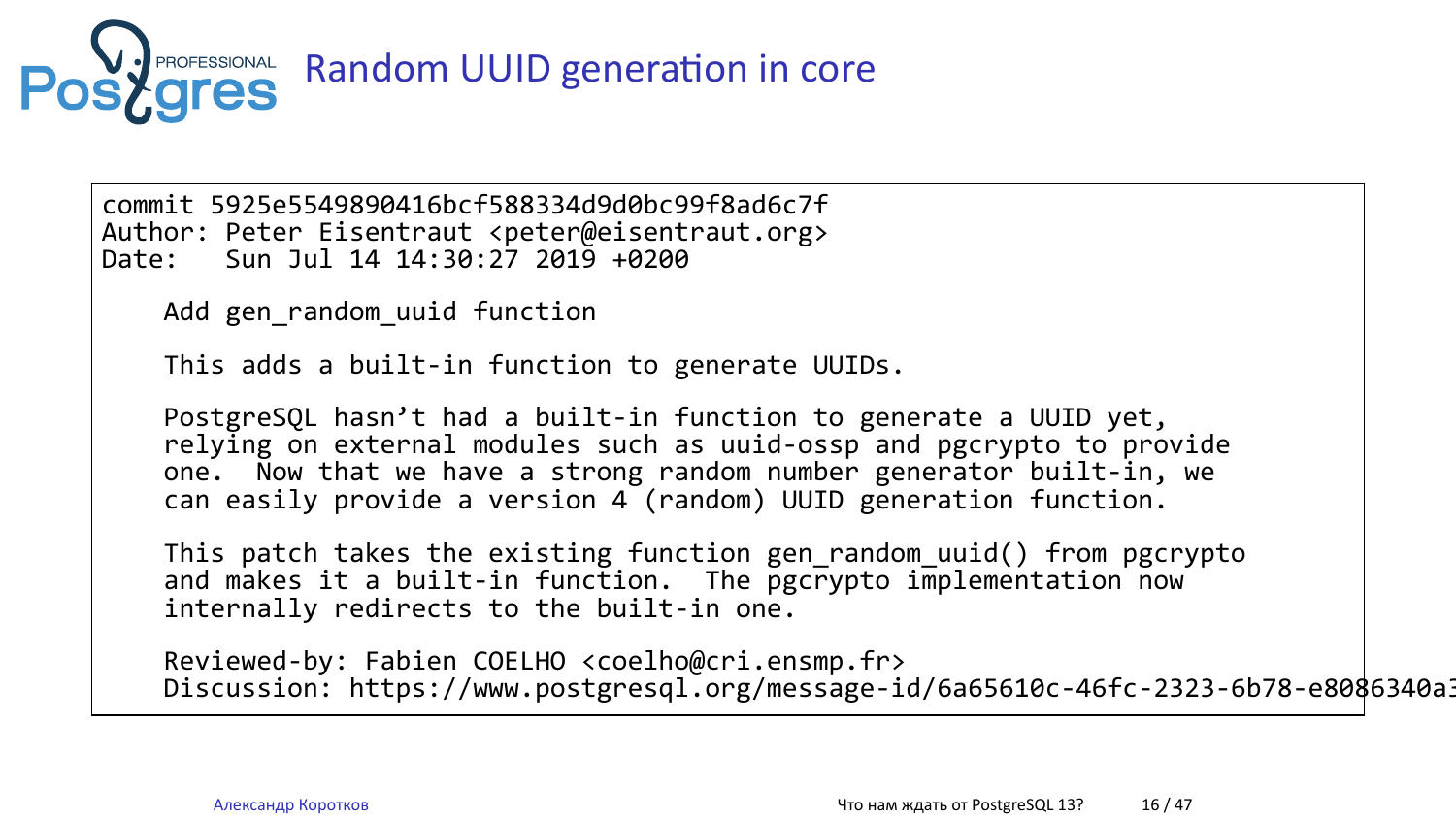

commit fd6ec93bf890314ac694dc8a7f3c45702ecc1bbd Author: Peter Eisentraut <peter@eisentraut.org> Date: Thu Aug 1 11:05:08 2019 +0200

Add error codes to some corruption log messages

In some cases we have elog(ERROR) while corruption is certain and we can give a clear error code ERRCODE\_DATA\_CORRUPTED or ERRCODE\_INDEX\_CORRUPTED.

Author: Andrey Borodin <x4mmm@yandex-team.ru> Discussion: https://www.postgresql.org/message-id/flat/25F6C686-6442-4A6B-BAF8-A6F7B84B16DE@yandex-team.ru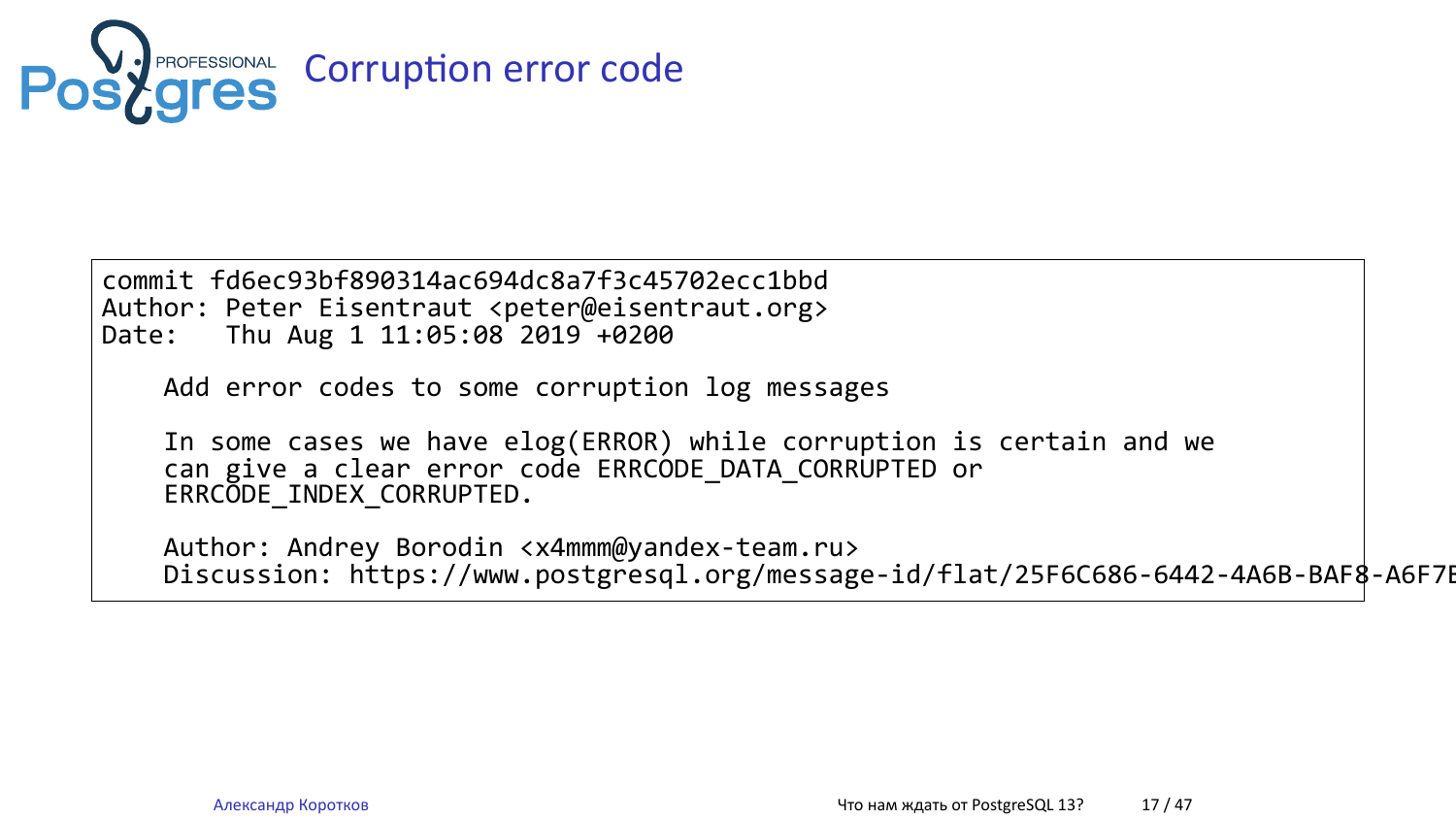

commit 313f87a17155a6dbd27a3ce687cf59bd171fe75e Author: Michael Paquier <michael@paquier.xyz> Date: Fri Jul 5 12:21:11 2019 +0900

Add min() and max() aggregates for pg\_lsn

This is useful for monitoring, when it comes for example to calculations of WAL retention with replication slots and delays with a set of standbys.

Bump catalog version.

Author: Fabrízio de Royes Mello Reviewed-by: Surafel Temesgen Discussion: https://postgr.es/m/CAFcNs+oc8ZoHhowA4rR1GGCgG8QNgK\_TOwPRVYQo5rYy8\_PXzA@mail.gmail.com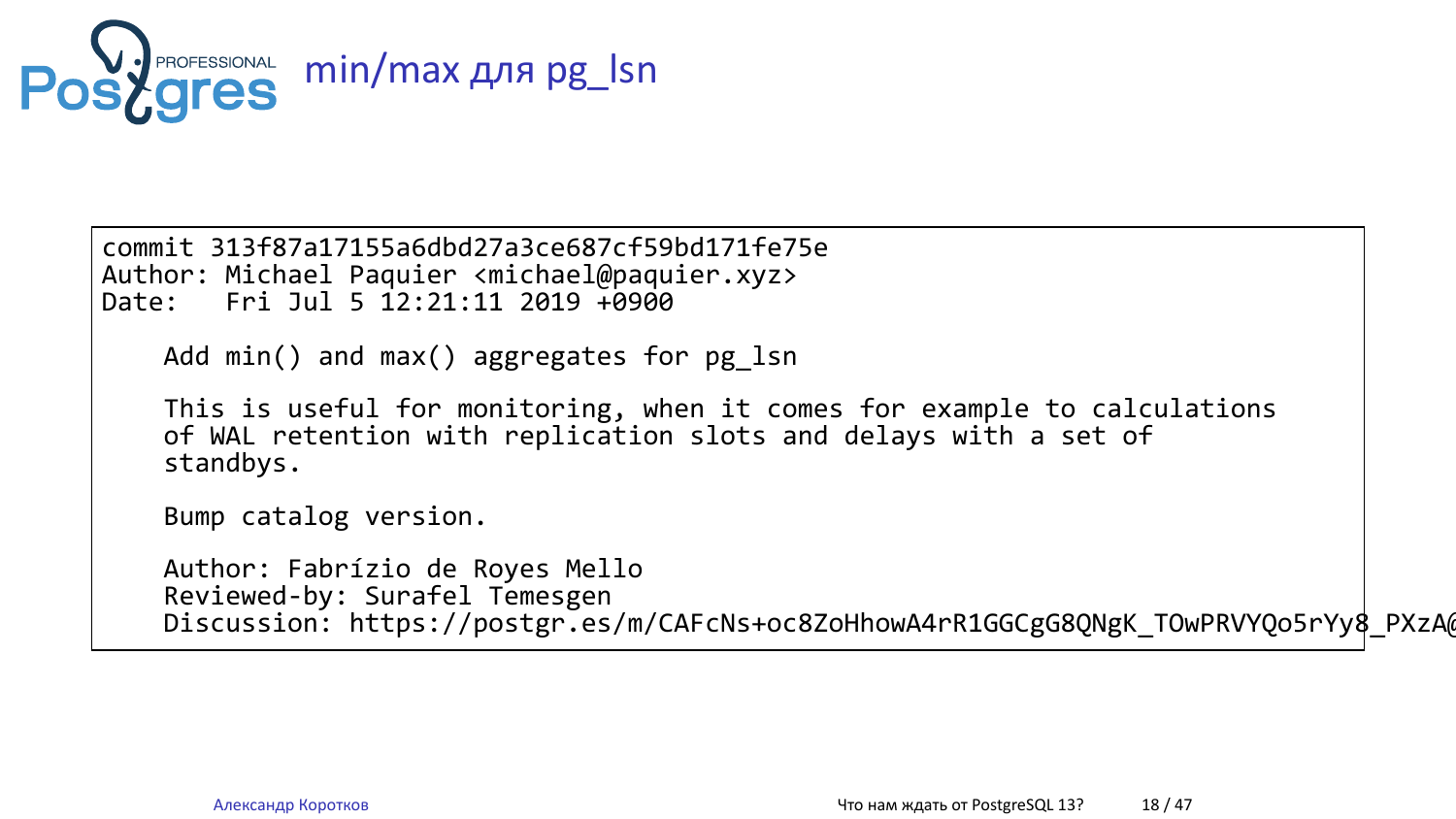

commit 7b925e12703652fef63a2fbbb28d3407b2971d6e Author: Peter Eisentraut <peter@eisentraut.org> Date: Thu Jul 4 13:10:41 2019 +0200

Sync our Snowball stemmer dictionaries with current upstream

The main change is a new stemmer for Greek. There are minor changes in the Danish and French stemmers.

Author: Panagiotis Mavrogiorgos <pmav99@gmail.com>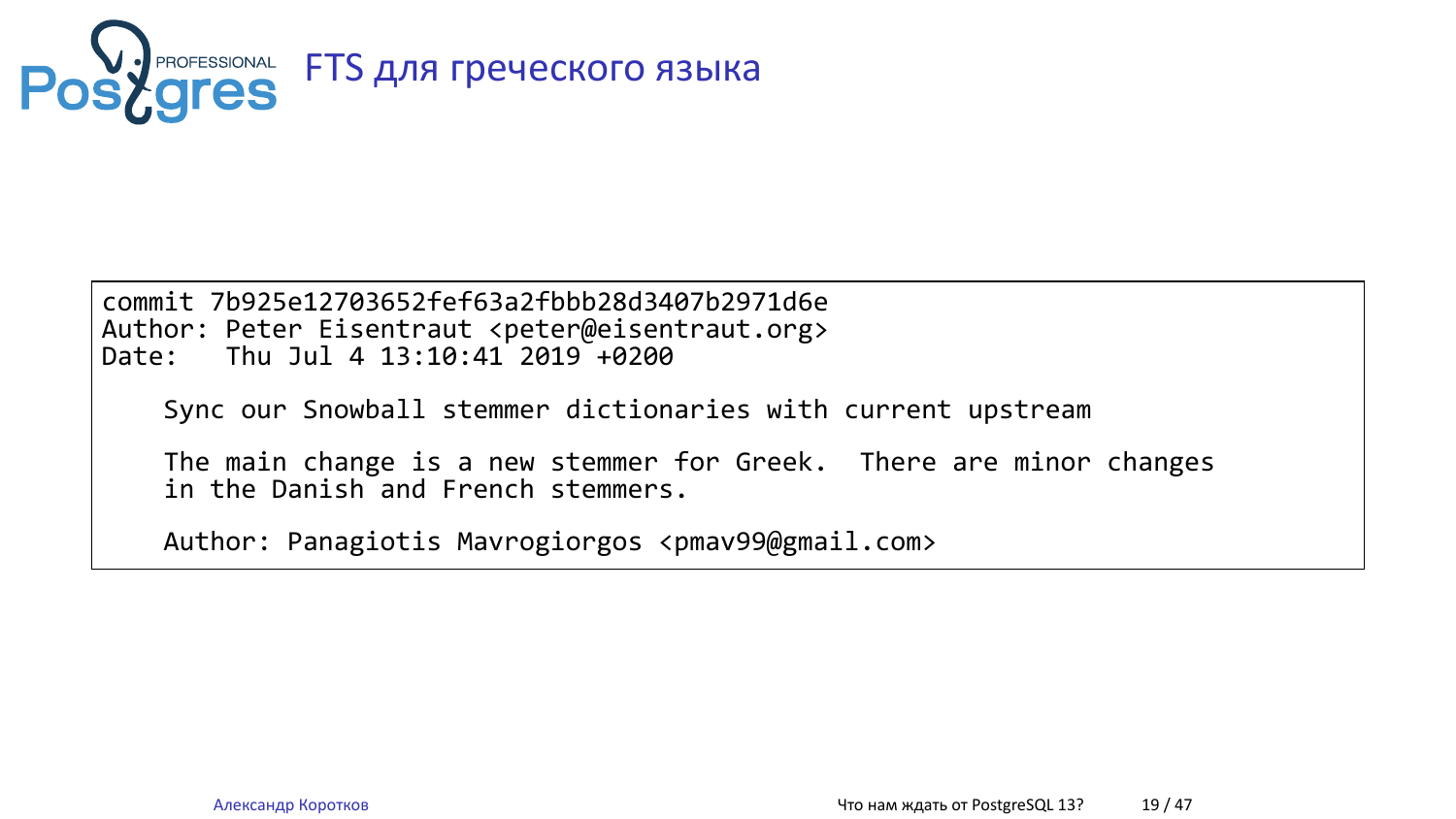

commit 06140c201b982436974d71e756d7331767a41e57 Author: Peter Eisentraut <peter@eisentraut.org> Date: Tue Jul 23 14:40:42 2019 +0200

Add CREATE DATABASE LOCALE option

This sets both LC\_COLLATE and LC\_CTYPE with one option. Similar behavior is already supported in initdb, CREATE COLLATION, and createdb.

Reviewed-by: Fabien COELHO <coelho@cri.ensmp.fr> Discussion: https://www.postgresql.org/message-id/flat/d9d5043a-dc70-da8a-0166-1e218e6e34d4\%402ndquadrant.com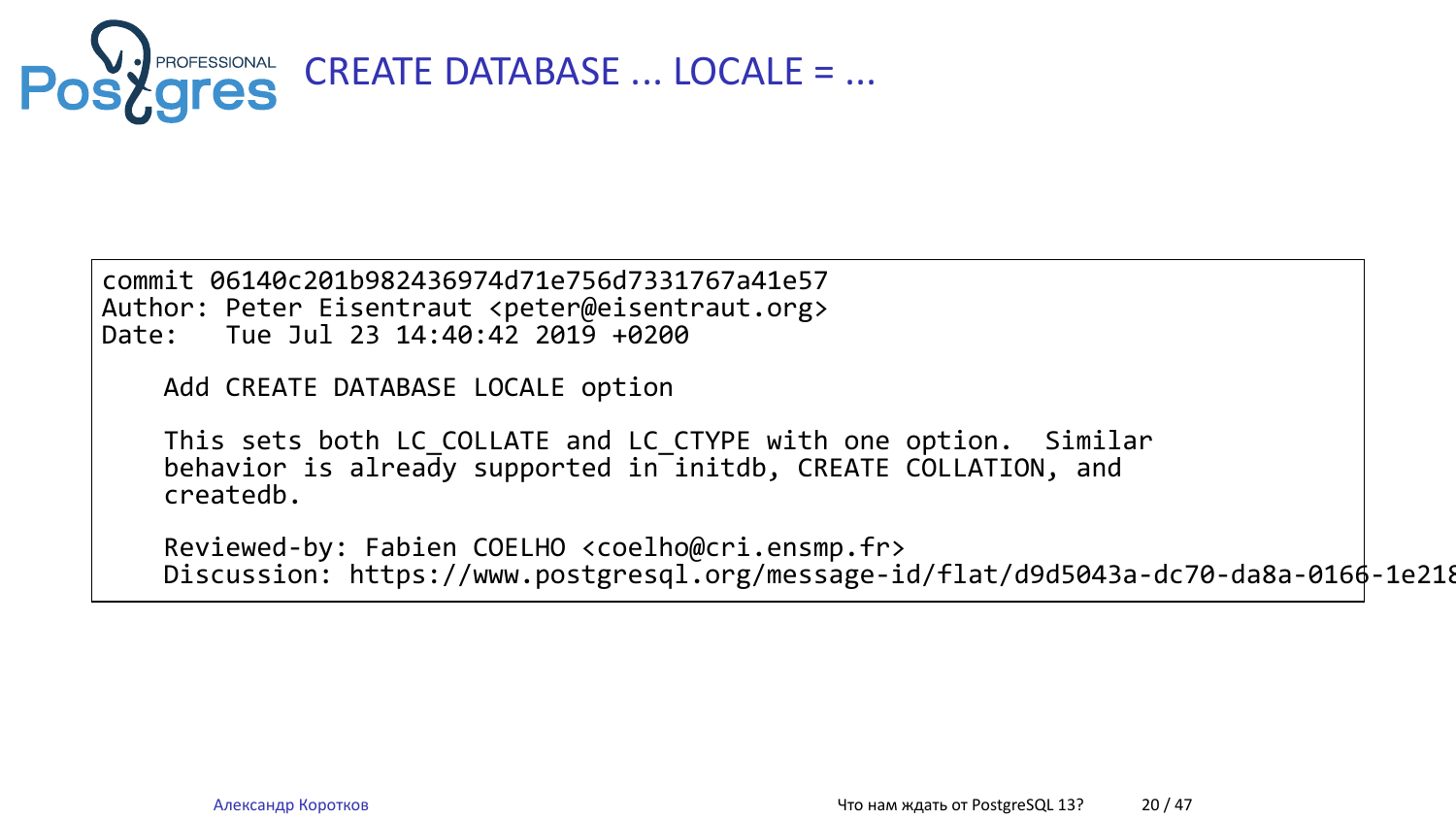

commit 40d964ec997f64227bc0ff5e058dc4a5770a70a9 Author: Amit Kapila <akapila@postgresql.org> Date: Mon Jan 20 07:57:49 2020 +0530

Allow vacuum command to process indexes in parallel.

This feature allows the vacuum to leverage multiple CPUs in order to process indexes. This enables us to perform index vacuuming and index cleanup with background workers. This adds a PARALLEL option to VACUUM command where the user can specify the number of workers that can be used to perform the command which is limited by the number of indexes on a table. Specifying zero as a number of workers will disable parallelism. This option can't be used with the FULL option.

Each index is processed by at most one vacuum process. Therefore parallel vacuum can be used when the table has at least two indexes.

The parallel degree is either specified by the user or determined based on the number of indexes that the table has, and further limited by max\_parallel\_maintenance\_workers. The index can participate in parallel  $vacuum$  iff it's size is greater than min\_parallel\_index\_scan\_size.

Author: Masahiko Sawada and Amit Kapila Reviewed-by: Dilip Kumar, Amit Kapila, Robert Haas, Tomas Vondra, MahemdPrap Singh and Sergei Kornilov Чтонам ждать от PostgreSQL 13? 21/47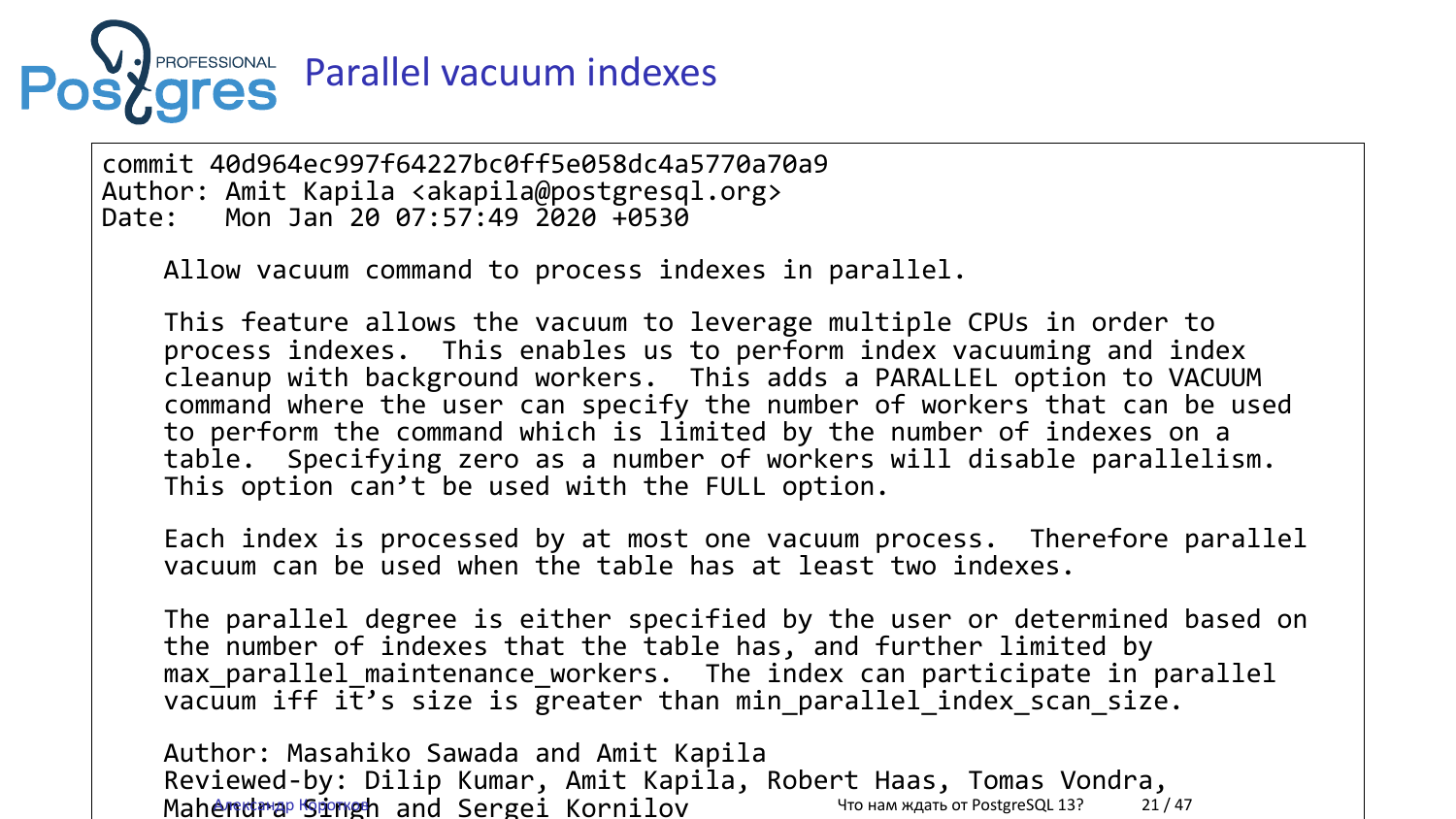

commit 41c184bc642b25f67fb1d8ee290f28805fa5a0b4 Author: Fujii Masao <fujii@postgresql.org> Date: Wed Jan 22 11:56:34 2020 +0900

Add GUC ignore\_invalid\_pages.

Detection of WAL records having references to invalid pages during recovery causes PostgreSQL to raise a PANIC-level error, aborting the recovery. Setting ignore\_invalid\_pages to on causes the system to ignore those WAL records (but still report a warning), and continue recovery. This behavior may cause crashes, data loss, propagate or hide corruption, or other serious problems. However, it may allow you to get past the PANIC-level error, to finish the recovery, and to cause the server to start up.

Author: Fujii Masao Reviewed-by: Michael Paquier Discussion: https://www.postgresql.org/message-id/CAHGQGwHCK6f77yeZD4MHOnN+PaTf6XiJfEB+Ce7SksSHjeAWtg@mail.gmail.com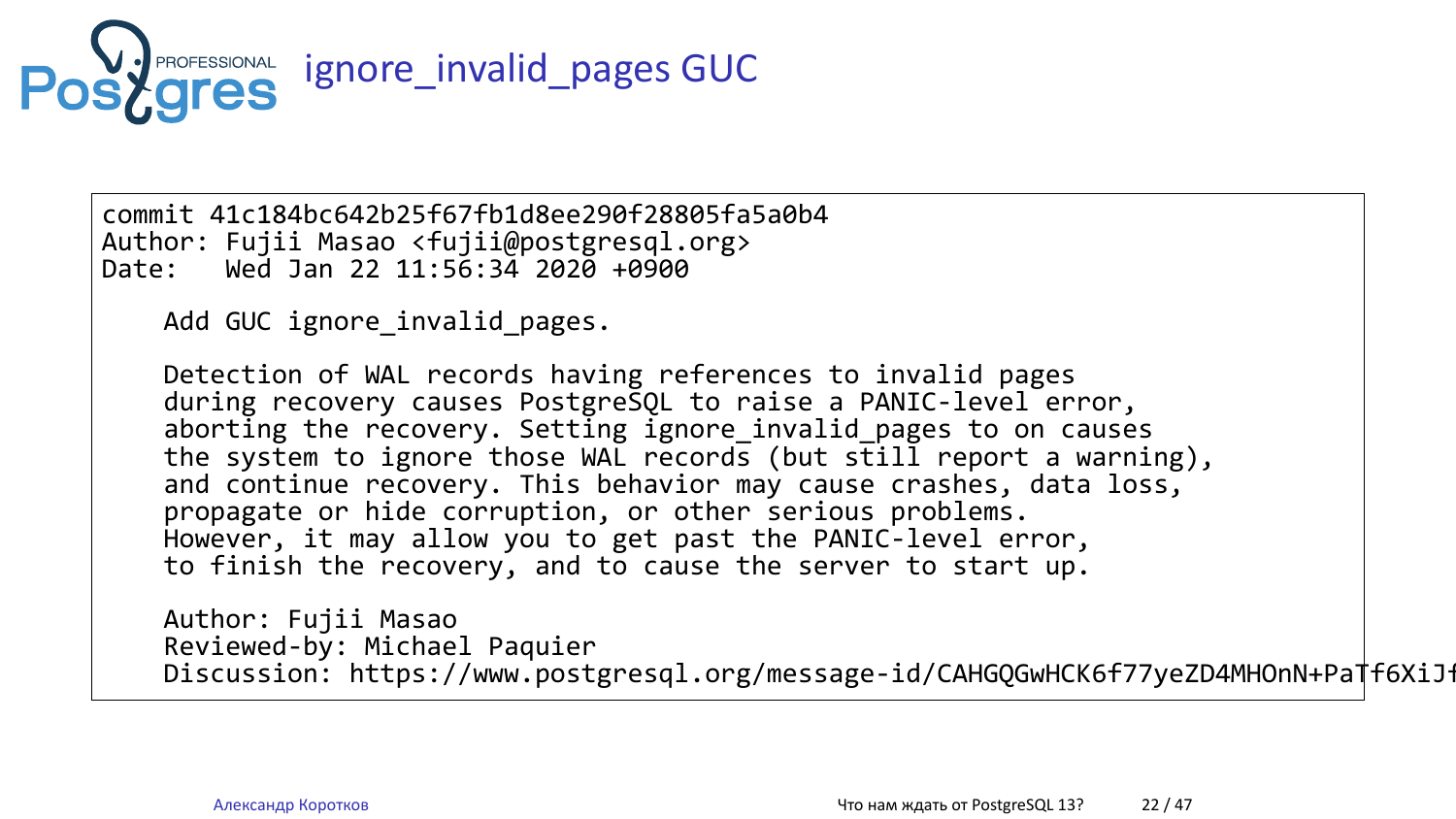

- ▶ log\_min\_duraƟon\_sample / log\_statement\_sample\_rate
- ▶ .datetime() in JSONPATH
- ▶ ALTER STATISTICS [IF EXISTS] ... SET STATISTICS ...
- ▶ DROP DATABASE ... FORCE
- $\blacktriangleright$  gcd(), lmc()
- ▶ jsonb\_set\_lax()
- ▶ ANALYZE progress report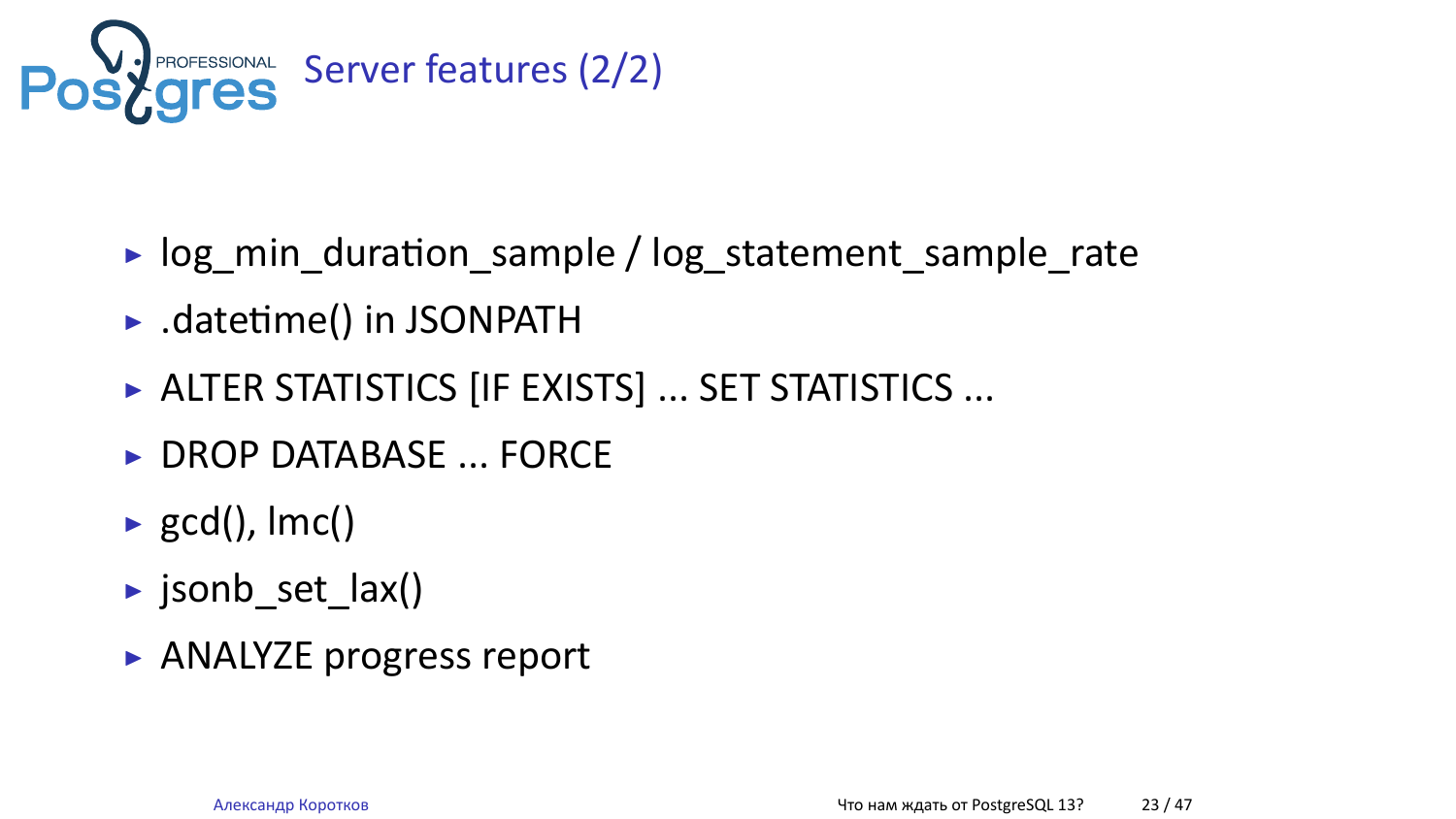

Only statements with duration exceeding log\_min\_duration\_sample are considered for sampling. To enable sampling, both those GUCs have to be set correctly.

The existing log\_min\_duration\_statement GUC has a higher priority, i.e. statements with duration exceeding log\_min\_duration\_statement will be always logged, irrespectedly of how the sampling is configured. This means only configurations<br>Александр Коротков *Александр Коротков* и Александр Коротков и Салександр Коротков и Салександр Коротков и Салек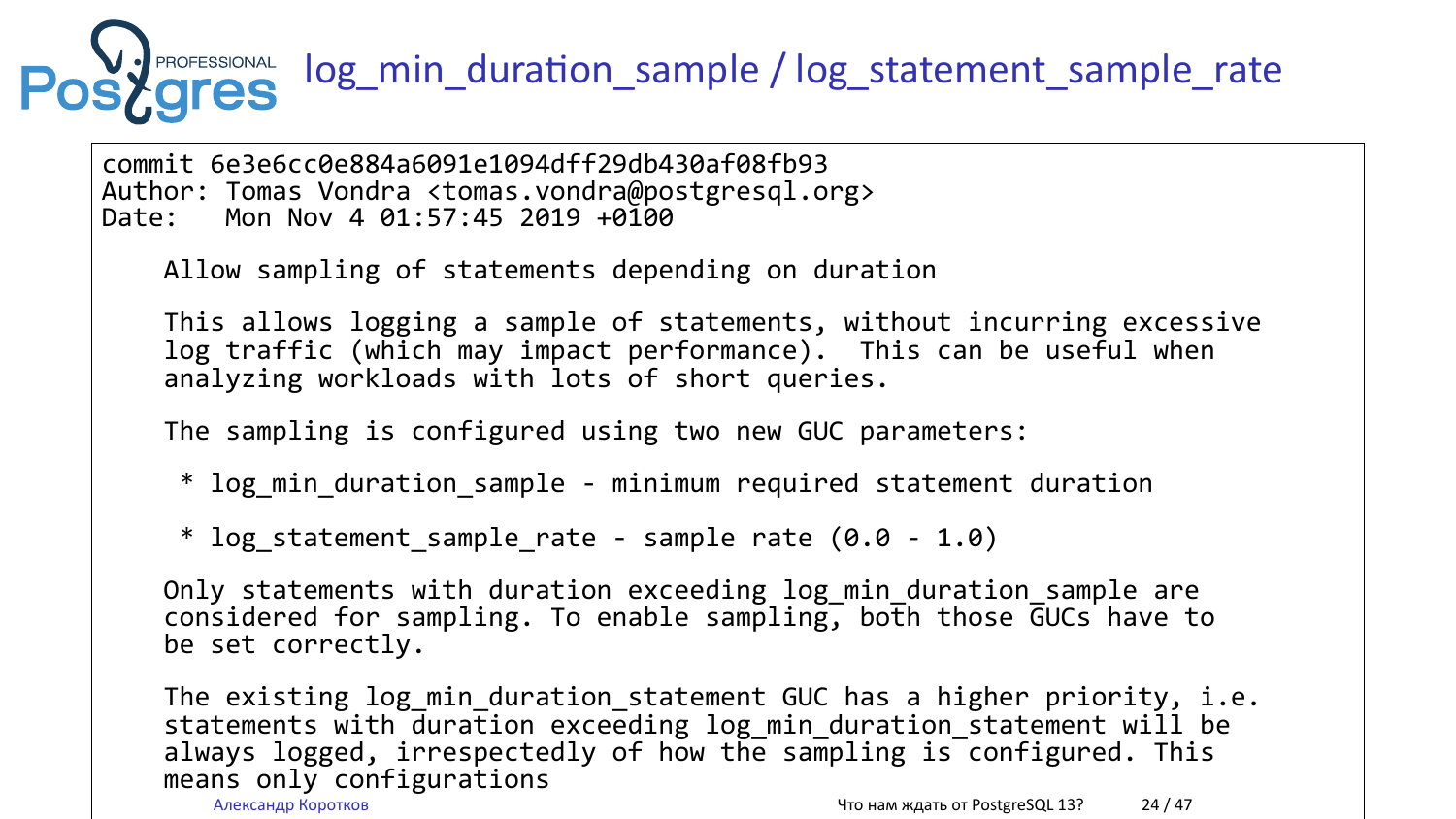

commit bffe1bd68457e43925c362d8728ce3b25bdf1c94 Author: Alexander Korotkov <akorotkov@postgresql.org> Date: Wed Sep 25 21:54:14 2019 +0300

Implement jsonpath .datetime() method

This commit implements jsonpath .datetime() method as it's specified in SQL/JSON standard. There are no-argument and single-argument versions of this method. No-argument version selects first of ISO datetime formats matching input string. Single-argument version accepts template string as its argument.

Additionally to .datetime() method itself this commit also implements comparison ability of resulting date and time values. There is some difficulty because exising jsonb\_path\_\*() functions are immutable, while comparison of timezoned and non-timezoned types involves current timezone. At first, current timezone could be changes in session. Moreover, timezones themselves are not immutable and could be updated. This is why we let existing immutable functions throw errors on such non-immutable comparison. In the same time this commit provides jsonb\_path\_\*\_tz() functions which are stable and support operations involving timezones. As new functions are added to the system catalog, catversion is bumped.

Support of .datetime() method was the only blocker prevents T832 from being<br>managements of latetime cal features tut is unprevening prevents 1832 from being marked as  $\mathbb{R}^{n}$  and  $\mathbb{R}^{n}$  as supported. It is updated to  $\mathbb{R}^{n}$  and  $\mathbb{R}^{n}$  and  $\mathbb{R}^{n}$  and  $\mathbb{R}^{n}$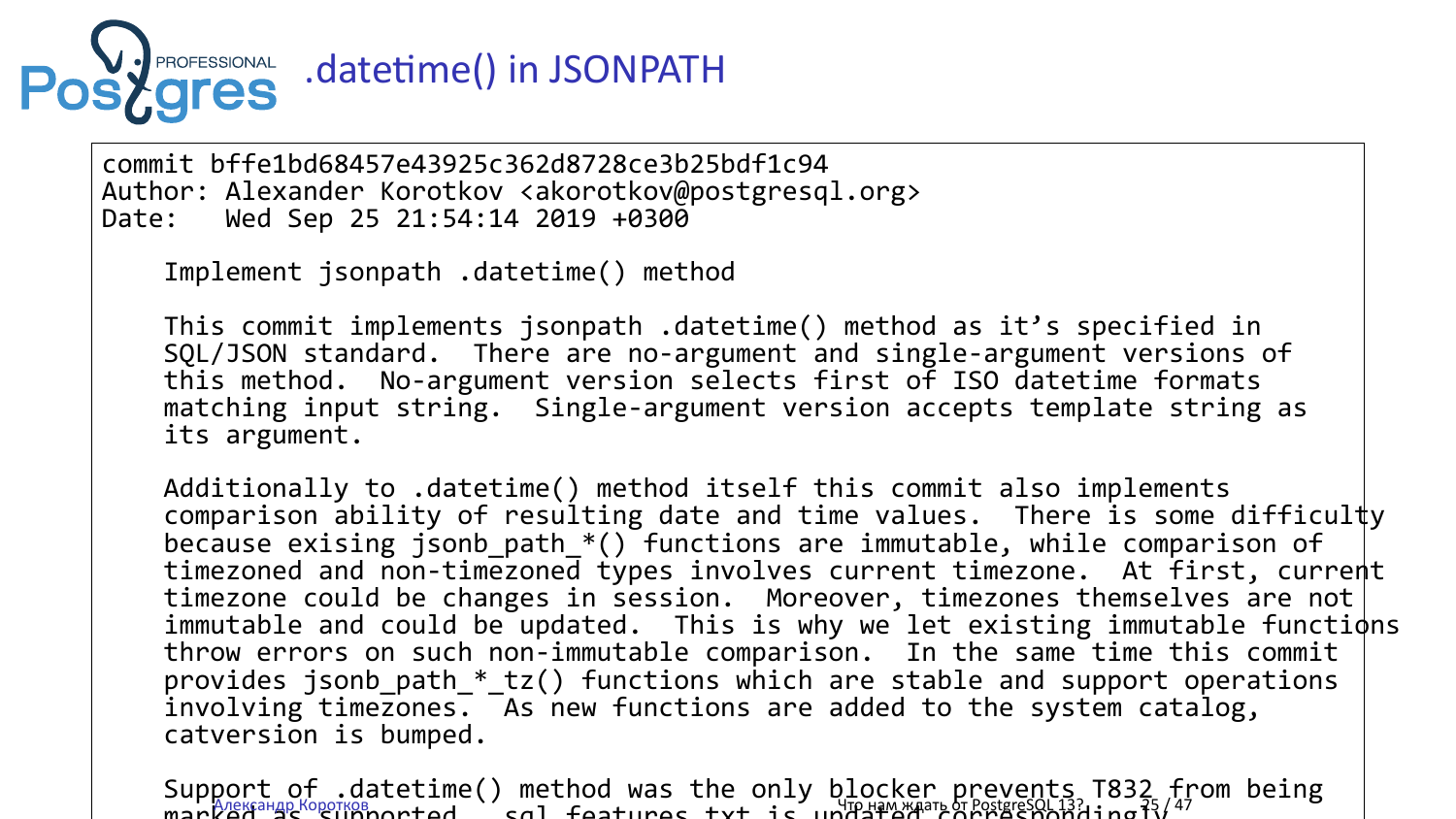

commit d06215d03b50c264a0f31e335b895ee1b6753e68 Author: Tomas Vondra <tomas.vondra@postgresql.org> Date: Tue Sep 10 20:09:27 2019 +0200

Allow setting statistics target for extended statistics

When building statistics, we need to decide how many rows to sample and how accurate the resulting statistics should be. Until now, it was not possible to explicitly define statistics target for extended statistics objects, the value was always computed from the per-attribute targets with a fallback to the system-wide default statistics target.

That's a bit inconvenient, as it ties together the statistics target set for per-column and extended statistics. In some cases it may be useful to require larger sample / higher accuracy for extended statics (or the other way around), but with this approach that's not possible.

So this commit introduces a new command, allowing to specify statistics target for individual extended statistics objects, overriding the value derived from per-attribute targets (and the system default).

ALTER STATISTICS stat\_name SET STATISTICS target\_value;

When determining statistics target for an extended statistics object we first and we this explicitly set value. When this value  $\ell$  is  $\ell$  fall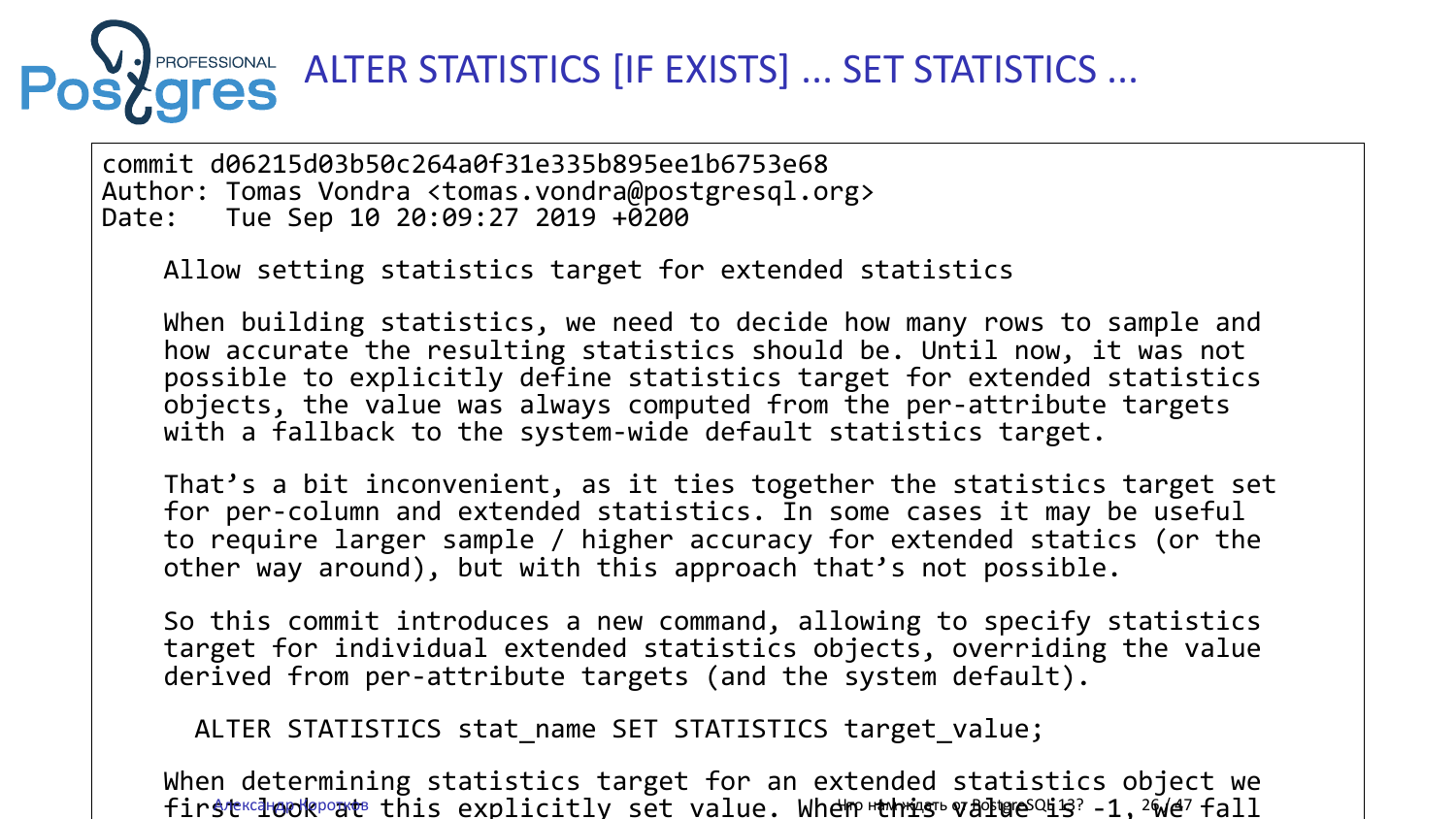

commit 1379fd537f9fc7941c8acff8c879ce3636dbdb77

Author: Amit Kapila <akapila@postgresql.org> Date: Tue Nov 12 11:06:13 2019 +0530 Introduce the 'force' option for the Drop Database command. This new option terminates the other sessions connected to the target database and then drop it. To terminate other sessions, the current user must have desired permissions (same as pg\_terminate\_backend()). We don't allow to terminate the sessions if prepared transactions, active logical replication slots or subscriptions are present in the target database. Author: Pavel Stehule with changes by me Reviewed-by: Dilip Kumar, Vignesh C, Ibrar Ahmed, Anthony Nowocien, Ryan Lambert and Amit Kapila Discussion: https://postgr.es/m/CAP\_rwwmLJJbn70vLOZFpxGw3XD7nLB\_7+NKz46H5EOO2k5H7OQ@mail.gmail.com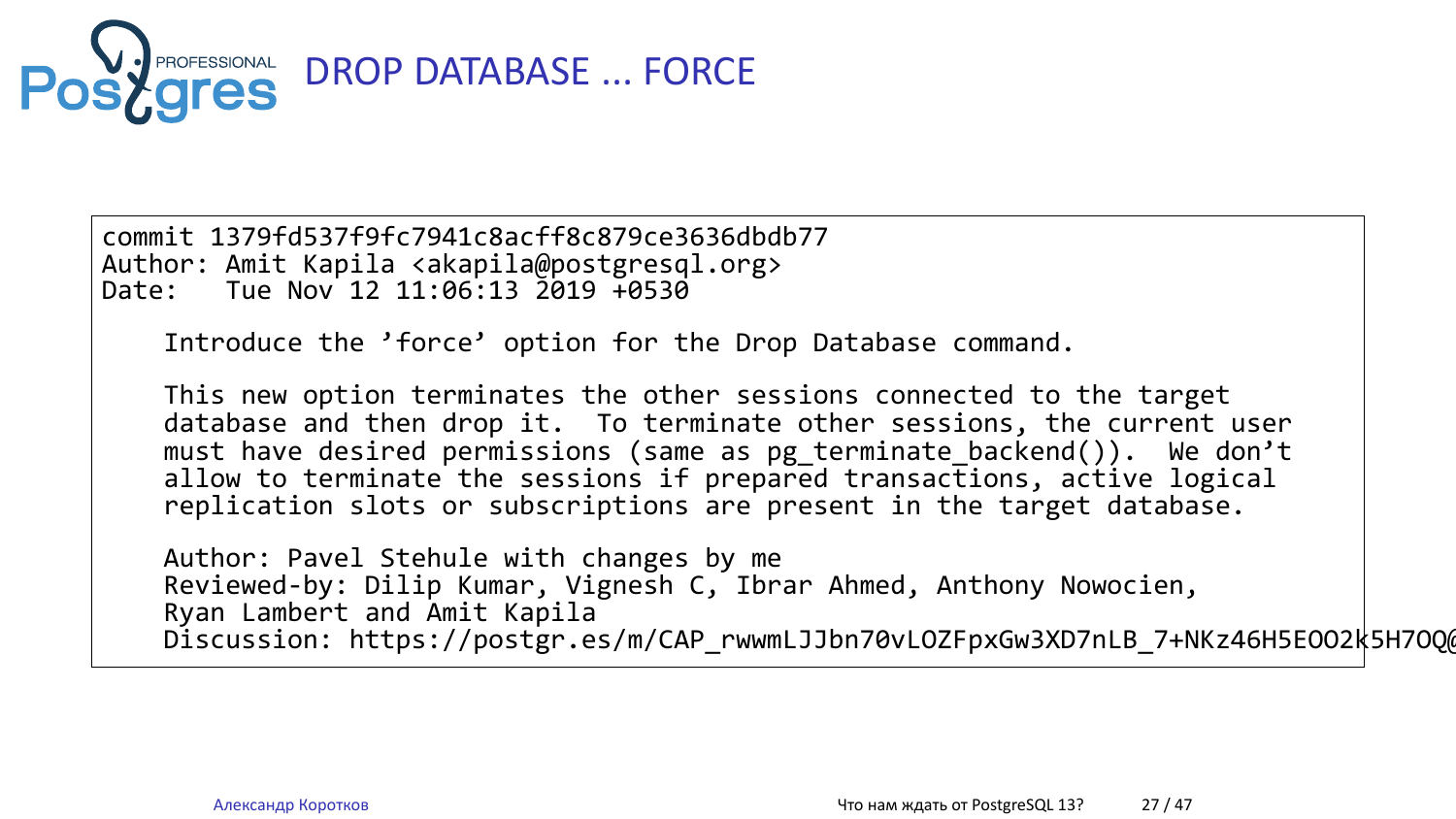

commit 13661ddd7eaec7e2809ff5c29fc14653b6161036 Author: Dean Rasheed <dean.a.rasheed@gmail.com> Date: Sat Jan 25 14:00:59 2020 +0000

Add functions gcd() and lcm() for integer and numeric types.

These compute the greatest common divisor and least common multiple of a pair of numbers using the Euclidean algorithm.

Vik Fearing, reviewed by Fabien Coelho.

Discussion: https://postgr.es/m/adbd3e0b-e3f1-5bbc-21db-03caf1cef0f7@2ndquadrant.com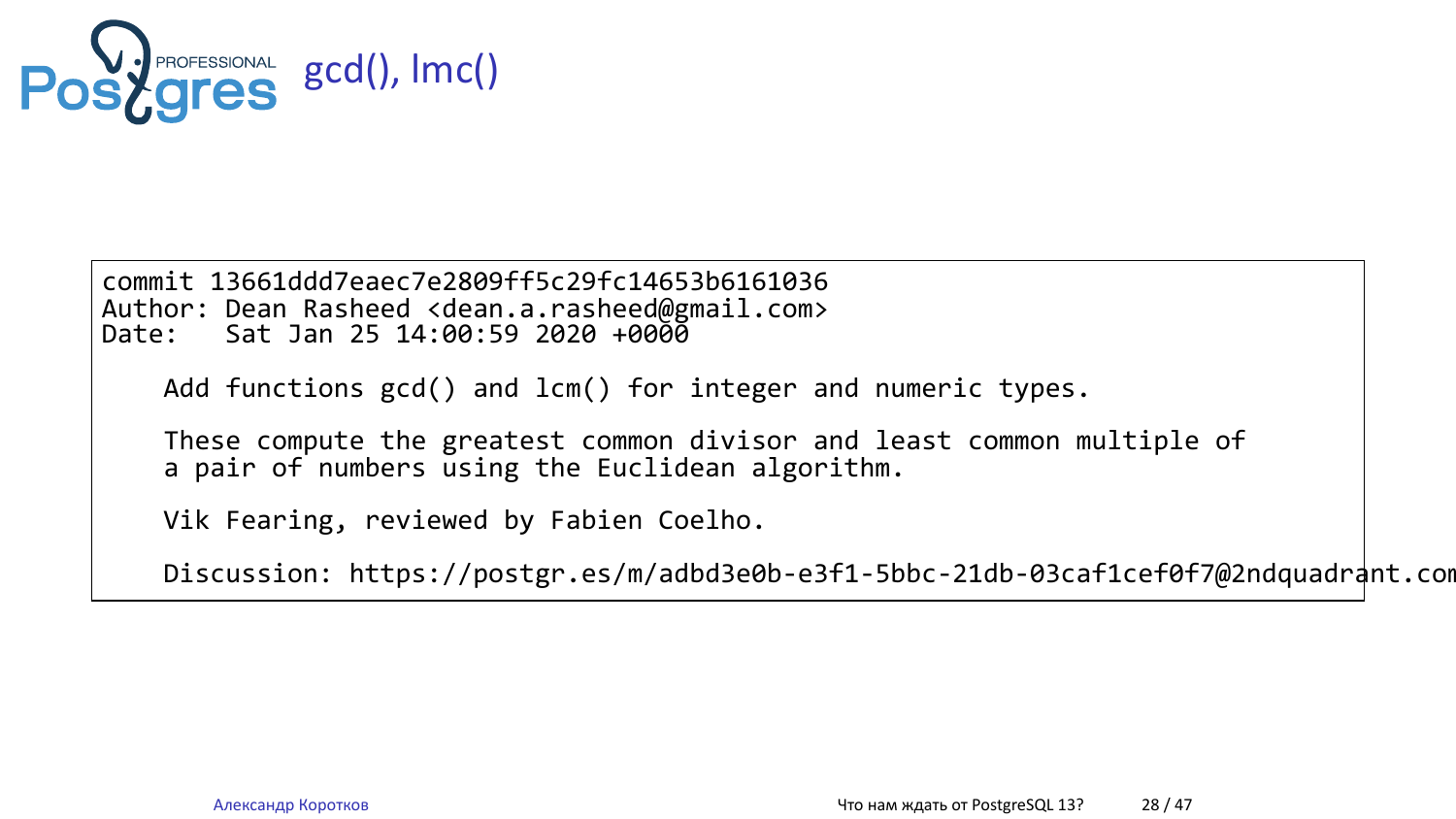

commit a83586b5543b948f9e621462537a7303b113c482 Author: Andrew Dunstan <andrew@dunslane.net> Date: Fri Jan 17 11:41:35 2020 +1030 Add a non-strict version of jsonb\_set

jsonb\_set\_lax() is the same as jsonb\_set, except that it takes and extra argument that specifies what to do if the value argument is NULL. The default is 'use\_json\_null'. Other possibilities are 'raise\_exception', 'return\_target' and 'delete\_key', all these behaviours having been suggested as reasonable by various users.

Discussion: https://postgr.es/m/375873e2-c957-3a8d-64f9-26c43c2b16e7@2ndQuadrant.com

Reviewed by: Pavel Stehule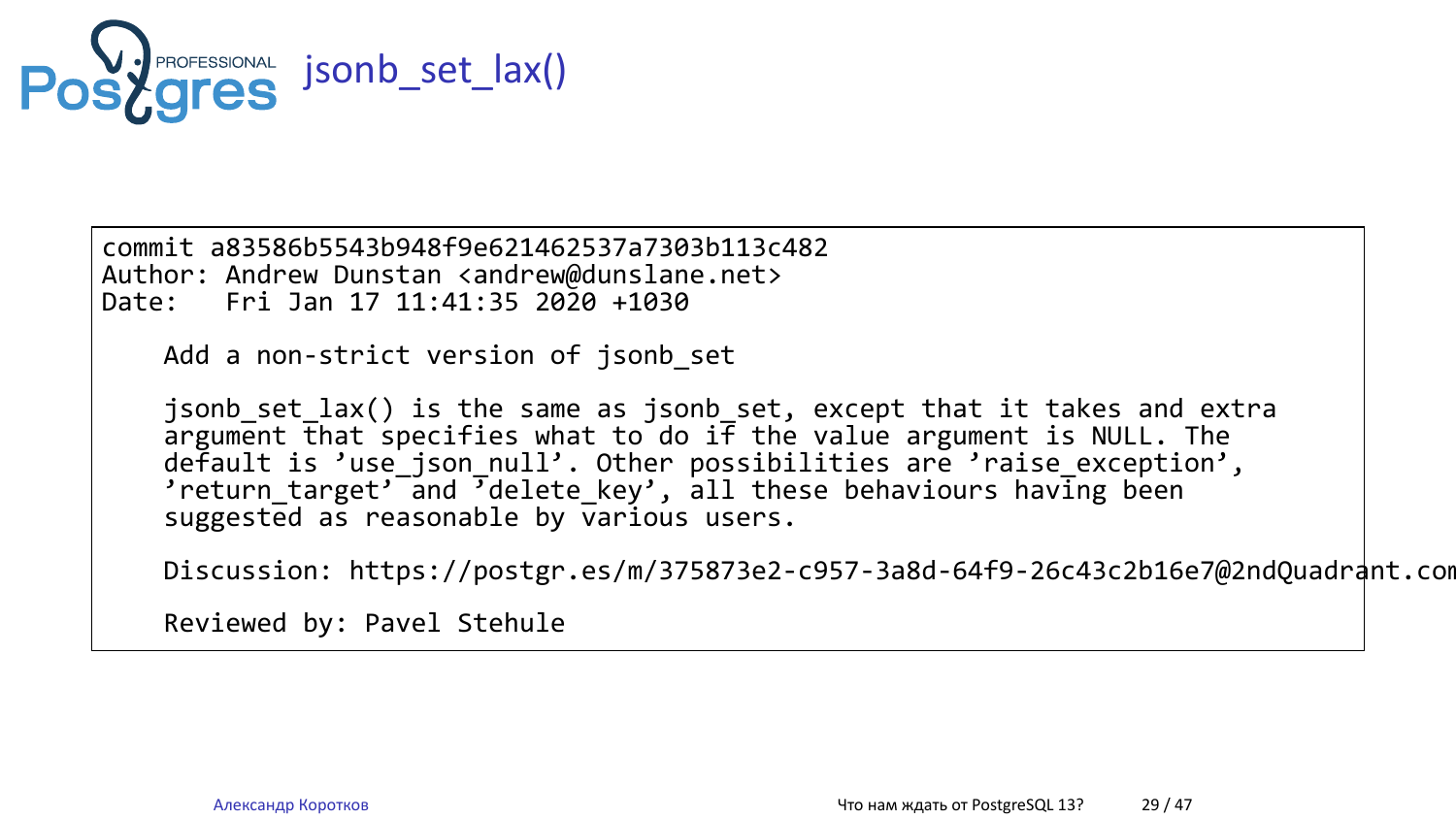

commit a166d408eb0b35023c169e765f4664c3b114b52e Author: Alvaro Herrera <alvherre@alvh.no-ip.org> Date: Wed Jan 15 11:02:09 2020 -0300

Report progress of ANALYZE commands

This uses the progress reporting infrastructure added by c16dc1aca5e0, adding support for ANALYZE.

Co-authored-by: Álvaro Herrera <alvherre@alvh.no-ip.org> Co-authored-by: Tatsuro Yamada <tatsuro.yamada.tf@nttcom.co.jp> Reviewed-by: Julien Rouhaud, Robert Haas, Anthony Nowocien, Kyotaro Horiguchi, Vignesh C, Amit Langote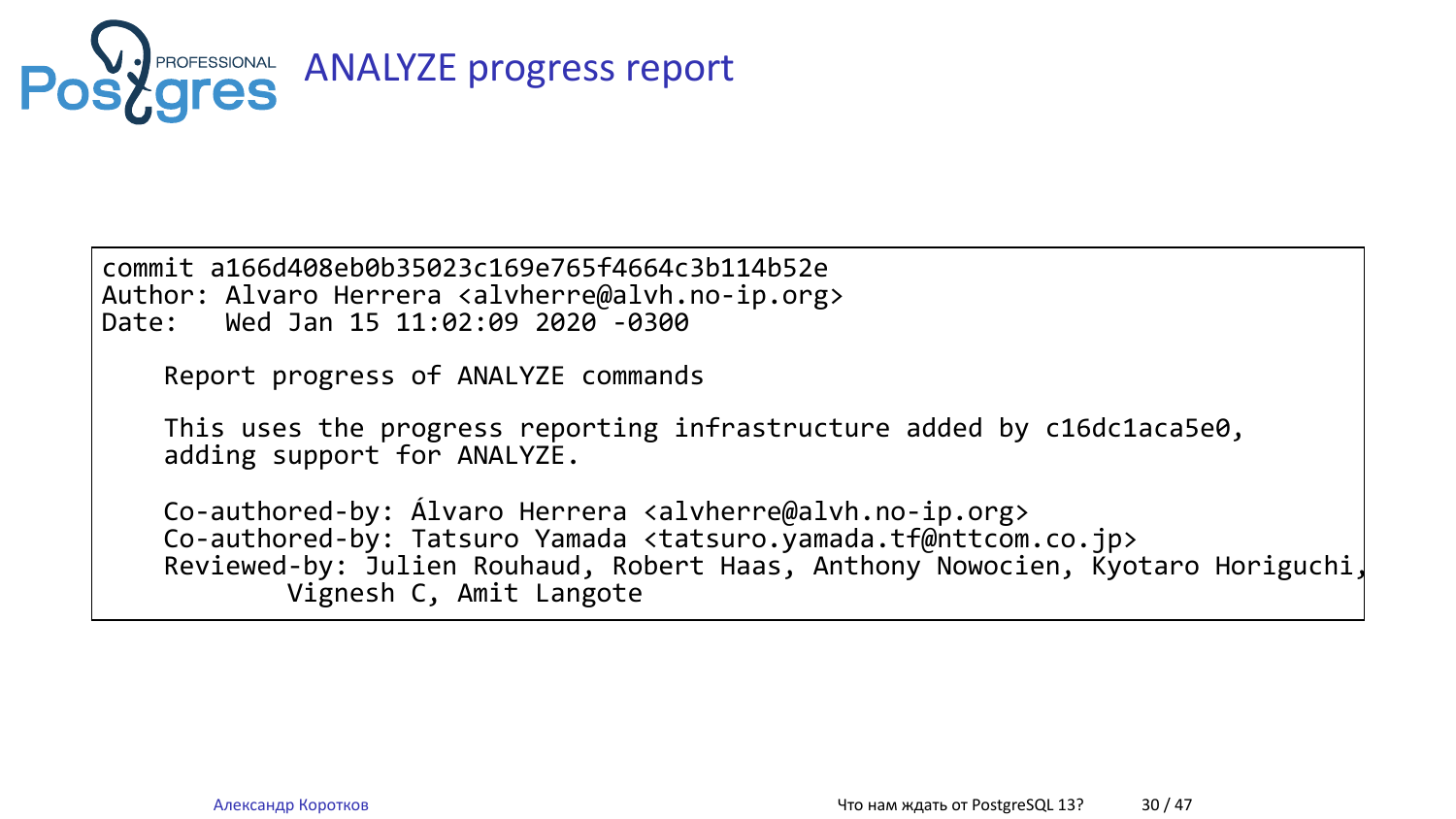

- ▶ \d pg\_toast\* показ индексов и родительской таблицы (-E)
- ▶ \dA table access methods
- ▶ Дополнение CREATE TYPE
- ▶ Дополнение CREATE OR REPLACE
- $\rightarrow$  pgbench partitioned account
- ▶ vacuumdb –parallel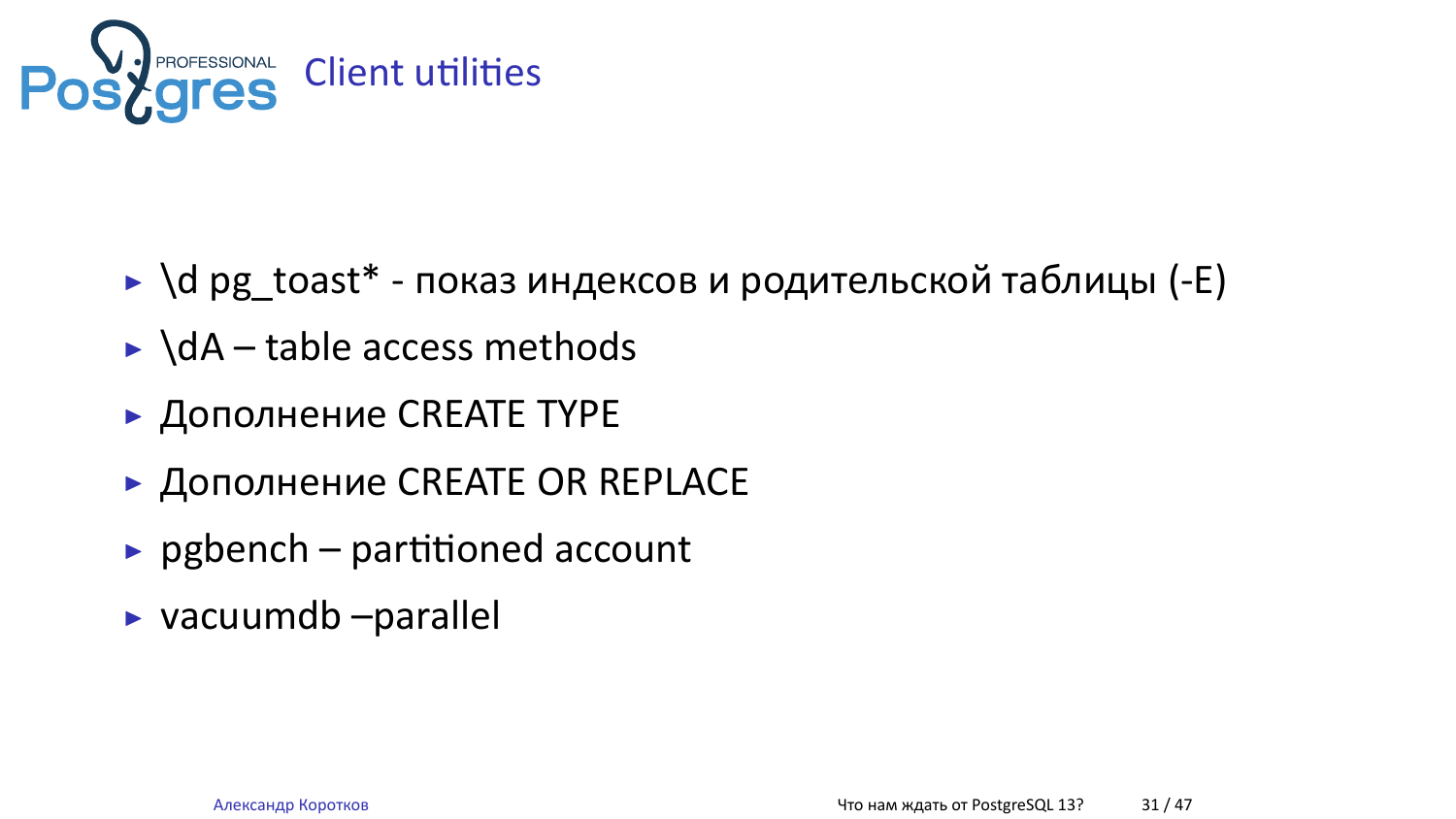

commit eb5472da9f83c2e432ac27a053929947e354d20c Author: Tom Lane <tgl@sss.pgh.pa.us> Date: Tue Jul 23 15:25:56 2019 -0400

Improve psql's \d output for TOAST tables.

Add the name of the owning table to the footers for a TOAST table. Also, show all the same footers as for a regular table (in practice, this adds the index and perhaps the tablespace and access method).

Justin Pryzby, reviewed by Fabien Coelho

Discussion: https://postgr.es/m/20190422154902.GH14223@telsasoft.com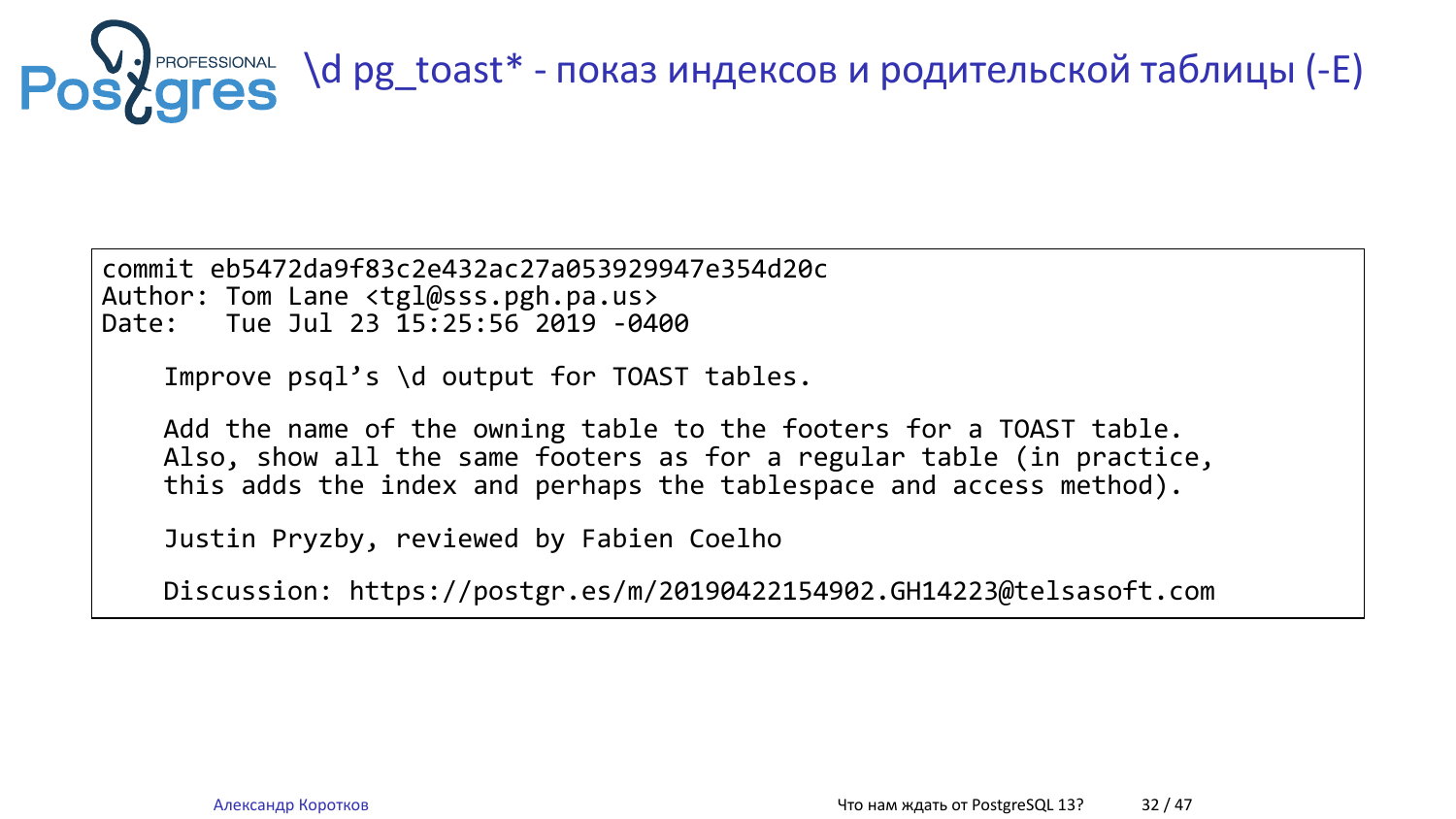

commit d3a5fc17ebdbeaec81bec1f41e304485b3292da3 Author: Andres Freund <andres@anarazel.de> Date: Fri Mar 29 08:59:40 2019 -0700 Show table access methods as such in psql's \dA. Previously we didn't display a type for table access methods. Author: Haribabu Kommi Discussion: CAJrrPGeeYOqP3hkZyohDx\_8dot4zvPuPMDBmhJ=iC85cTBNeYw@mail.gmail.com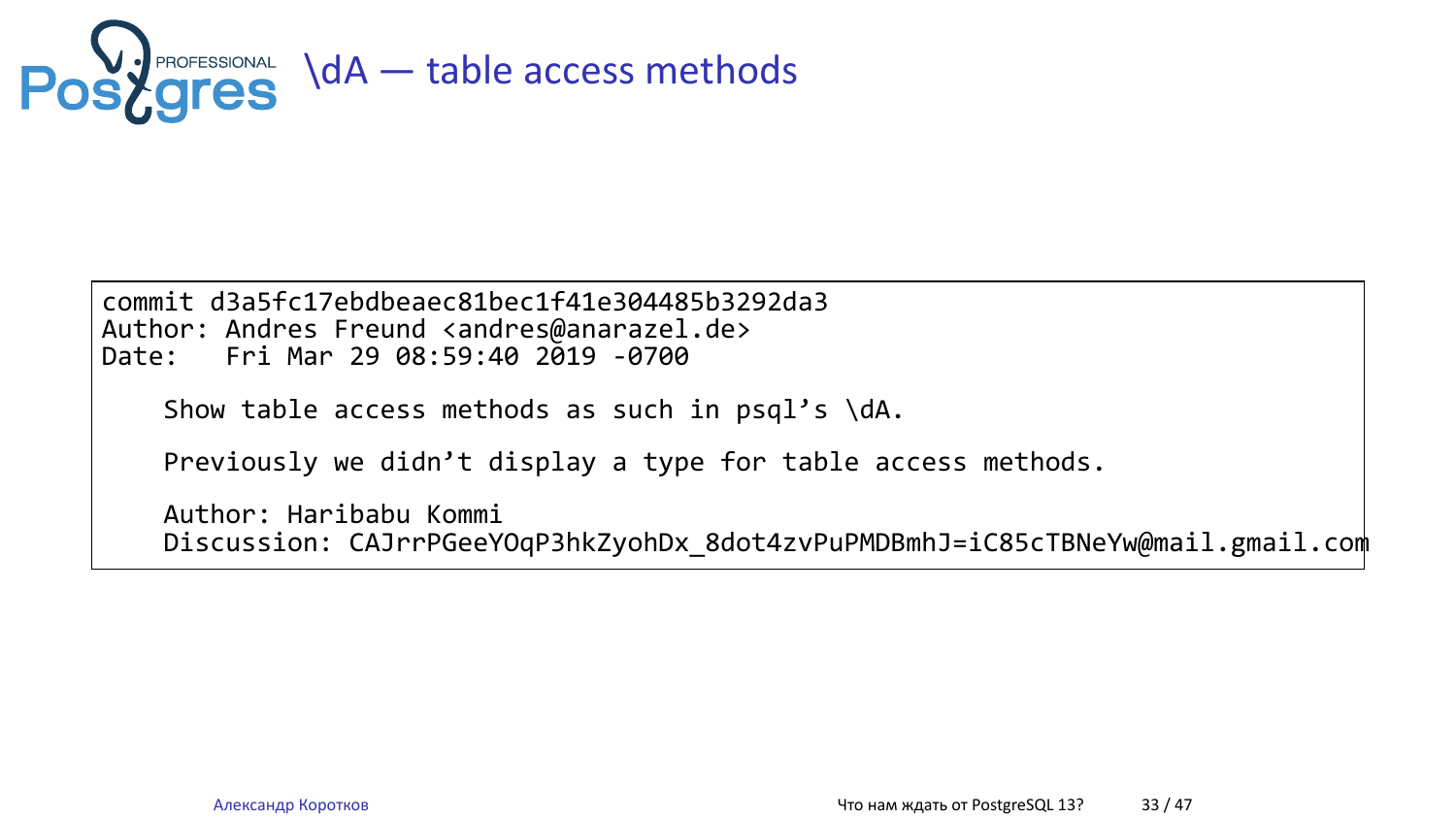

commit 71851e9ab7ac8409fabc6f64273149aa71fa29f5 Author: Michael Paquier <michael@paquier.xyz> Date: Mon Aug 19 16:33:24 2019 +0900

Fix tab completion for CREATE TYPE in psql

Oversight in 7bdc655.

Author: Alexander Lakhin Discussion: https://postgr.es/m/5da8e325-c665-da95-21e0-c8a99ea61fbf@gmail.com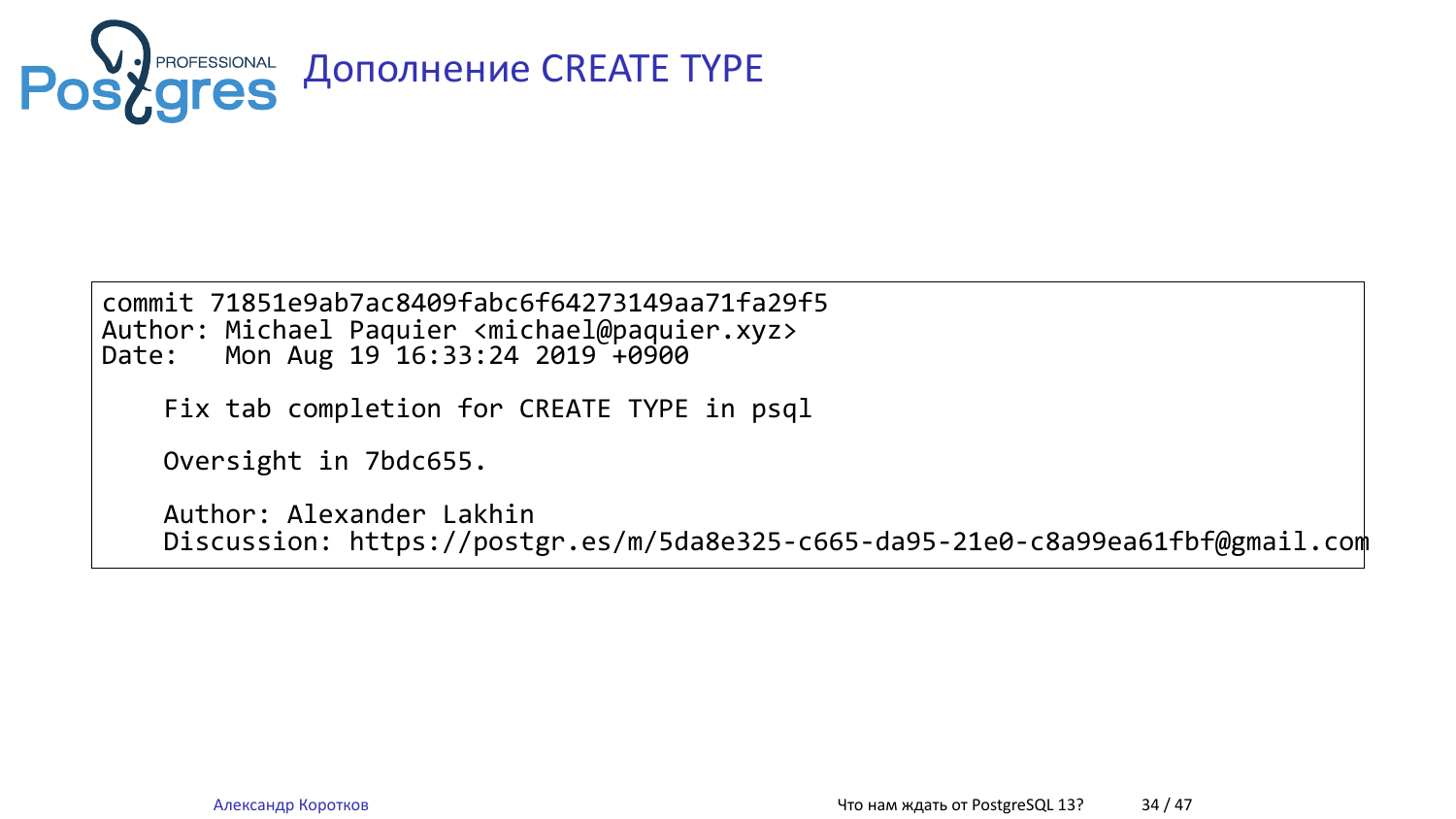

Add tab completion for CREATE OR REPLACE in psql.

Author: Shenhao Wang Discussion: https://postgr.es/m/63580B24E208E3429D94153A03C68E0901AA8002D5@G08CNEXMBPEKD02.g08.fujitsu.local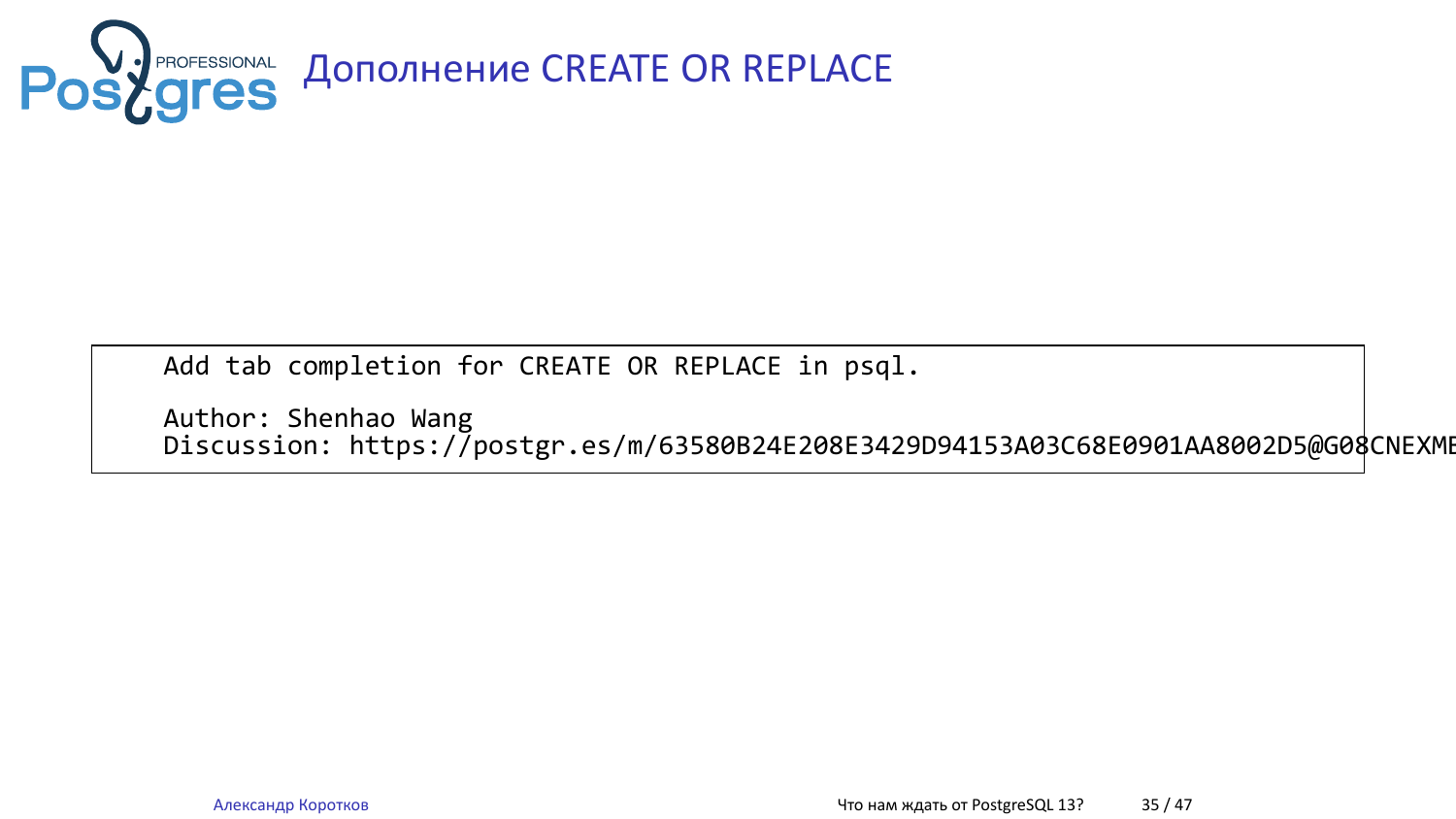

commit b1c1aa53182372e907f3f7f090e7eb5f432a4c9a Author: Amit Kapila <akapila@postgresql.org> Date: Tue Oct 1 09:50:26 2019 +0530 pgbench: add --partitions and --partition-method options. These new options allow users to partition the pgbench\_accounts table by specifying the number of partitions and partitioning method. The values allowed for partitioning method are range and hash. This feature allows users to measure the overhead of partitioning if any. Author: Fabien COELHO Reviewed-by: Amit Kapila, Amit Langote, Dilip Kumar, Asif Rehman, and Alvaro Herrera Discussion: https://postgr.es/m/alpine.DEB.2.21.1907230826190.7008@lancre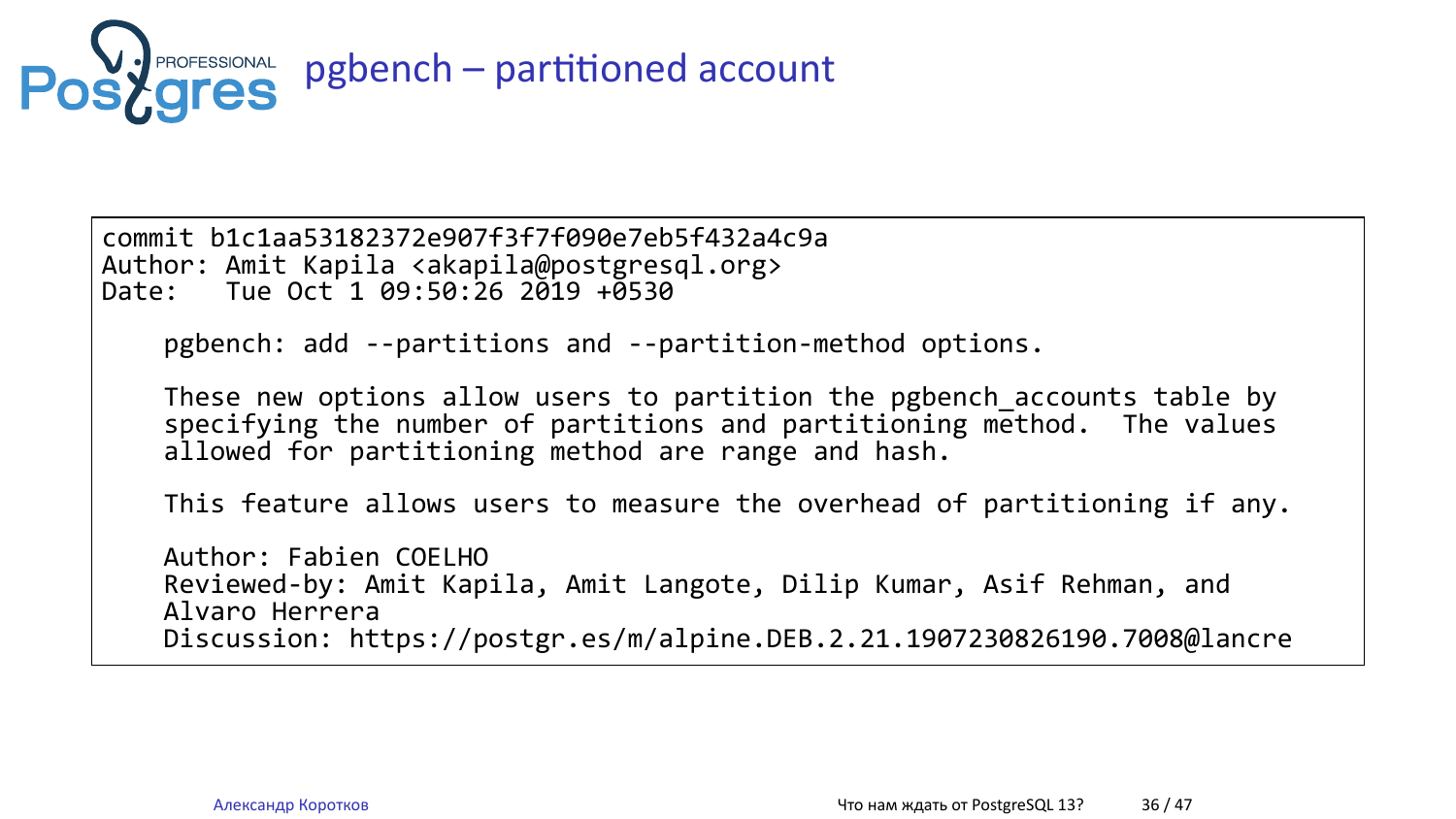

commit 47bc9ced0d0e96523e2c639c7066c9aede189ed7

Author: Amit Kapila <akapila@postgresql.org> Date: Wed Jan 29 11:08:50 2020 +0530 Add --parallel option to vacuumdb command. Commit 40d964ec99 allowed vacuum command to leverage multiple CPUs by invoking parallel workers to process indexes. This commit provides a '--parallel' option to specify the parallel degree used by vacuum command.

Author: Masahiko Sawada, with few modifications by me Reviewed-by: Mahendra Singh and Amit Kapila Discussion: https://postgr.es/m/CAD21AoDTPMgzSkV4E3SFo1CH\_x50bf5PqZFQf4jmqjk-C03BWg@mail.gmail.com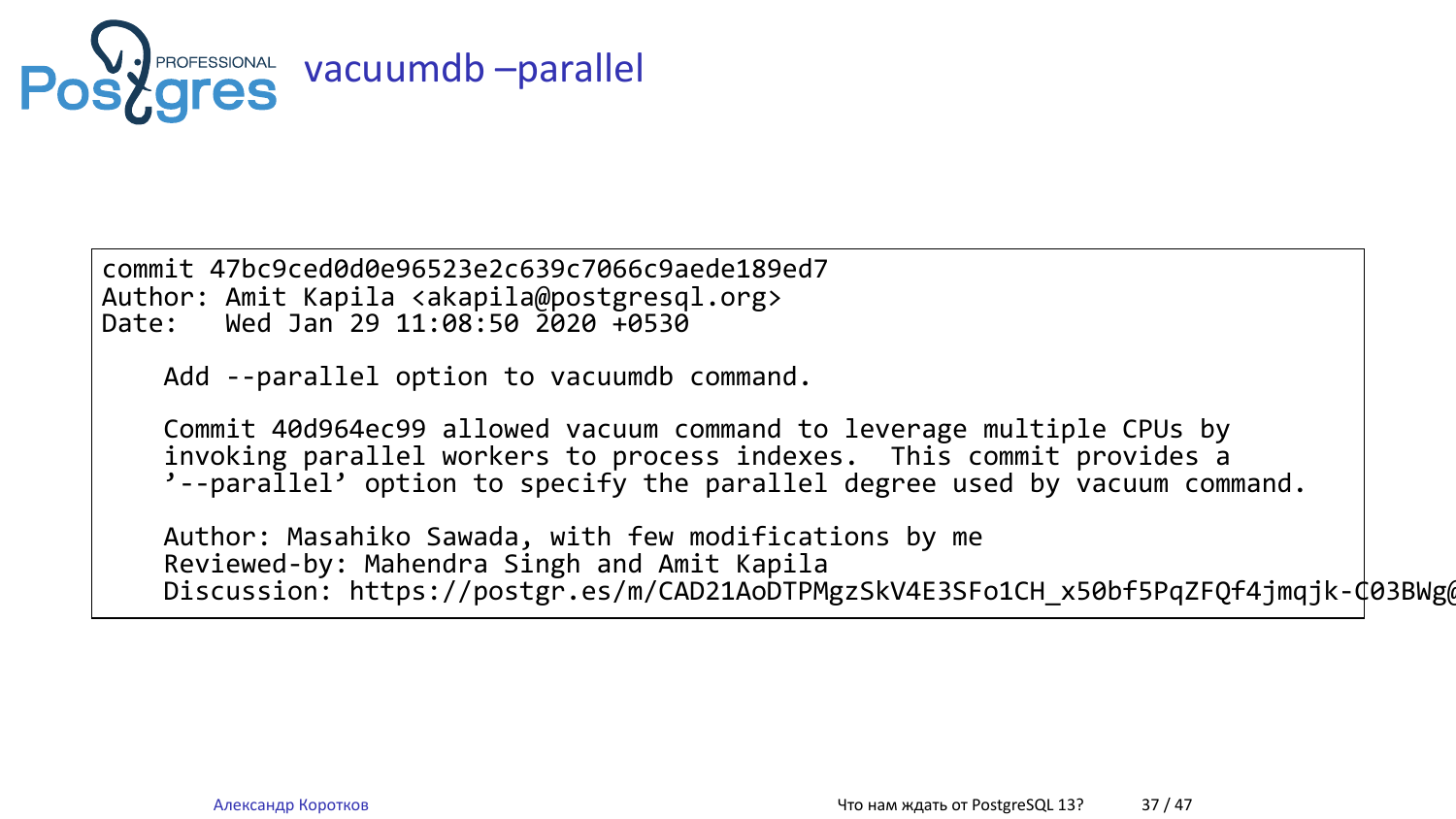

PostgreSQL окончательно освободился от термина "slave".

- ▶ Replication: "slave" => "standby".
- ▶ Partitioning: "master" => "root", "slave" => "leaf".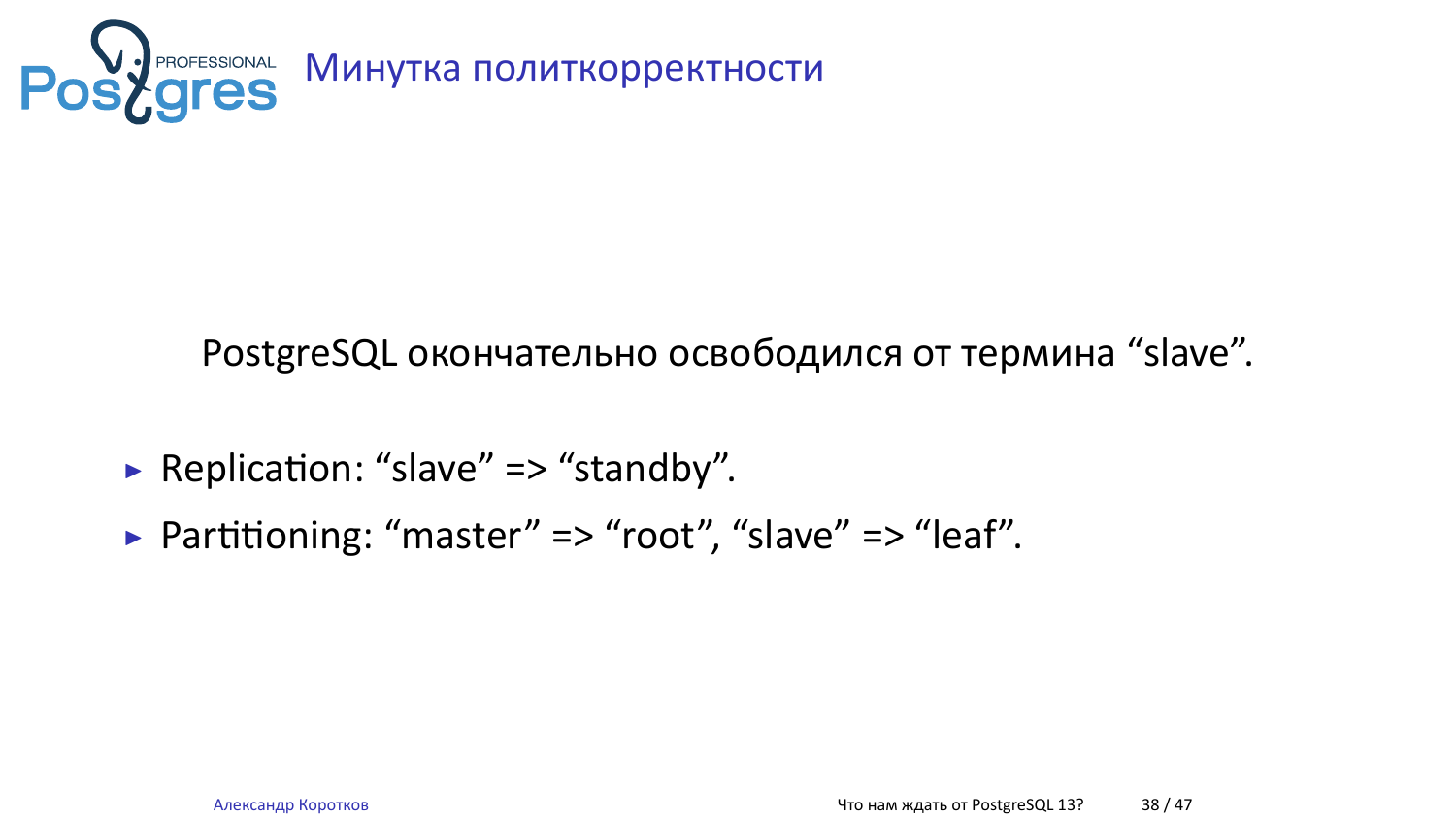

- ▶ SQL/JSON: Standard clauses https://commitfest.postgresql.org/27/1472/ https://commitfest.postgresql.org/27/1473/
- ▶ Incremental Materialized View Maintenance https://commitfest.postgresql.org/27/2138/
- ▶ Anycompatible (coalesce, greatest etc) https://commitfest.postgresql.org/27/1911/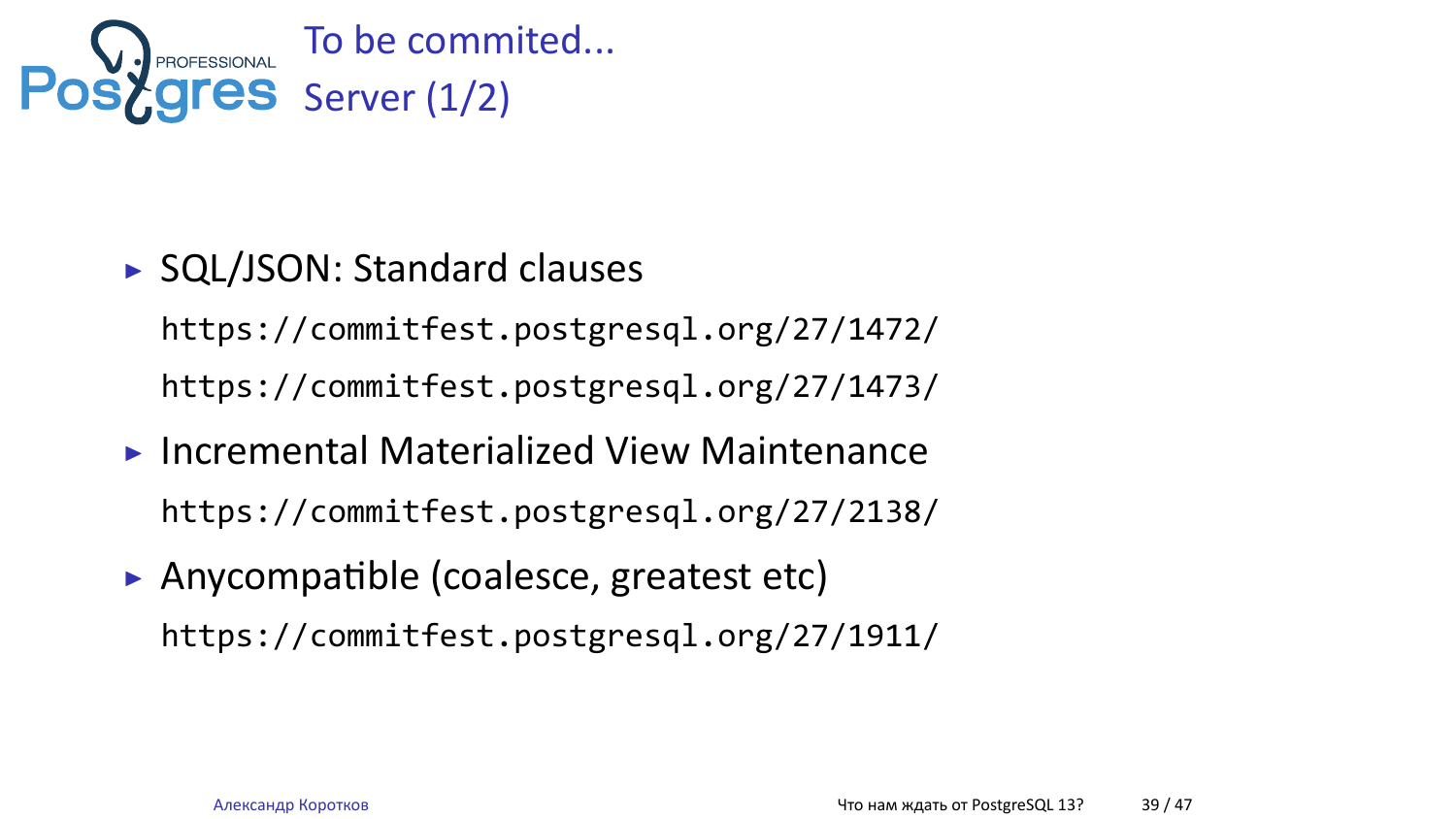

- ▶ INSERT .. SET .. https://commitfest.postgresql.org/27/2218/
- ▶ REINDEX .. [TABLESPACE] https://commitfest.postgresql.org/27/2269/
- ▶ CREATE OR REPLACE TRIGGER https://commitfest.postgresql.org/27/2307/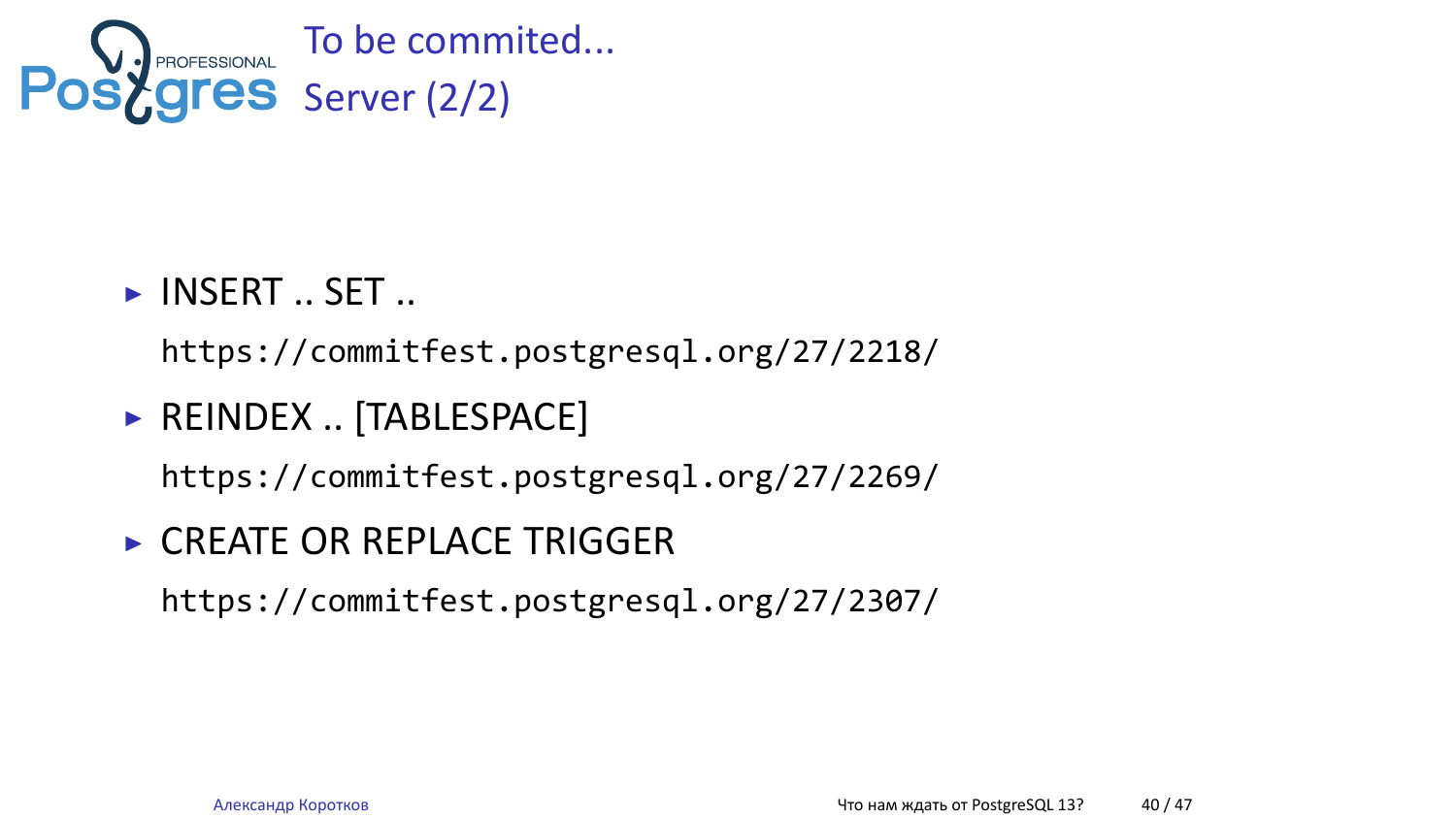

- ▶ Incremental sort https://commitfest.postgresql.org/27/1124/
- ▶ Remove self join https://commitfest.postgresql.org/27/1712/
- ▶ Autoprepare

https://commitfest.postgresql.org/27/1747/

- ▶ KNN-Btree https://commitfest.postgresql.org/27/1804/
- $\blacktriangleright$  Btree deduplication

https://commitfest.postgresql.org/27/2202/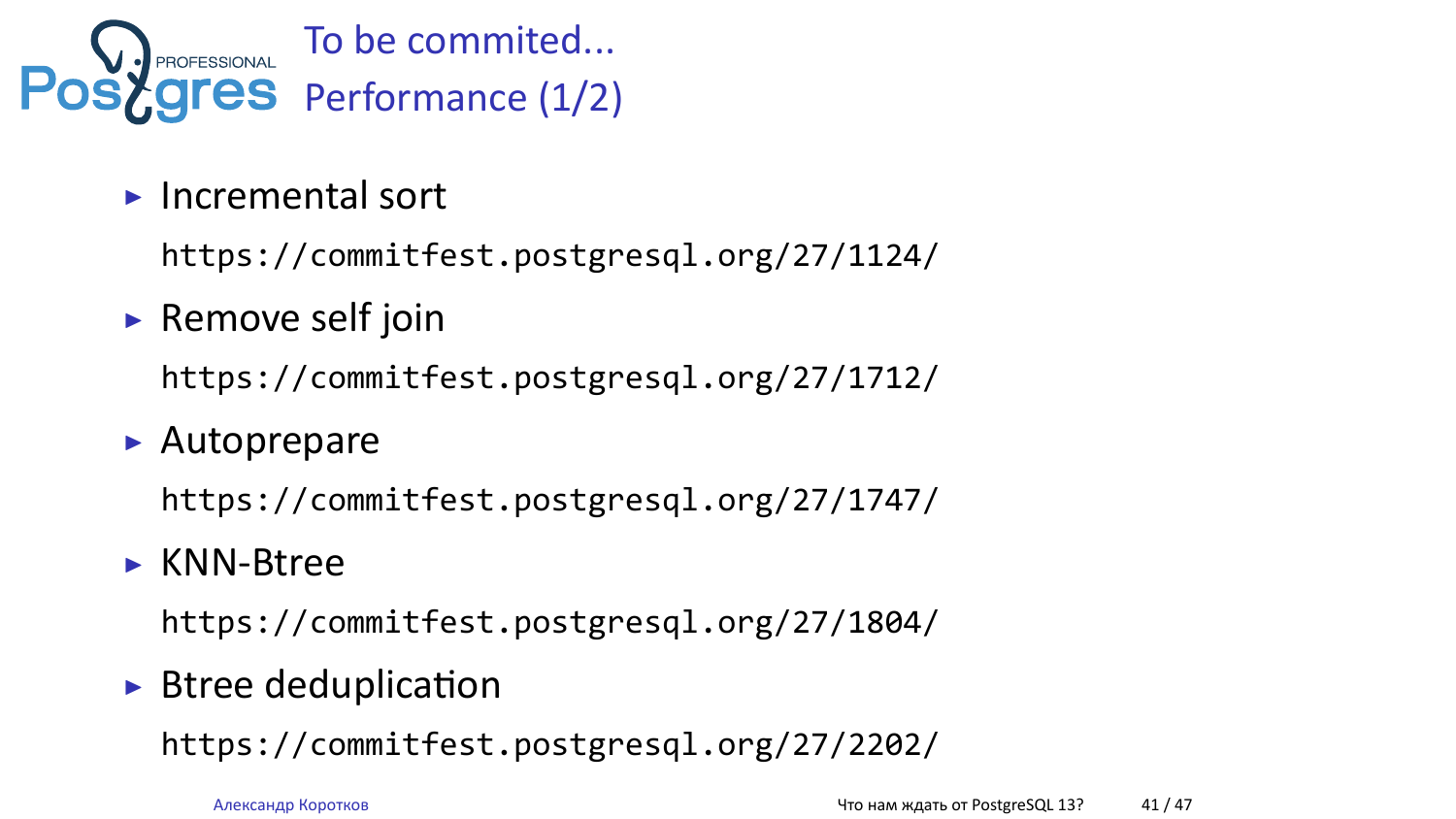

- ▶ Index Skip Scan https://commitfest.postgresql.org/27/1741/
- ▶ Hash group on disk https://commitfest.postgresql.org/27/2201/
- ▶ Empty materialize node

https://www.postgresql.org/message-id/flat/

a373827a-260c-2b05-e7e6-32f4135ec093%40postgrespro.ru

▶ GROUP BY optimization

https://www.postgresql.org/message-id/flat/

7c79e6a5-8597-74e8-0671-1c39d124c9d6%40sigaev.ru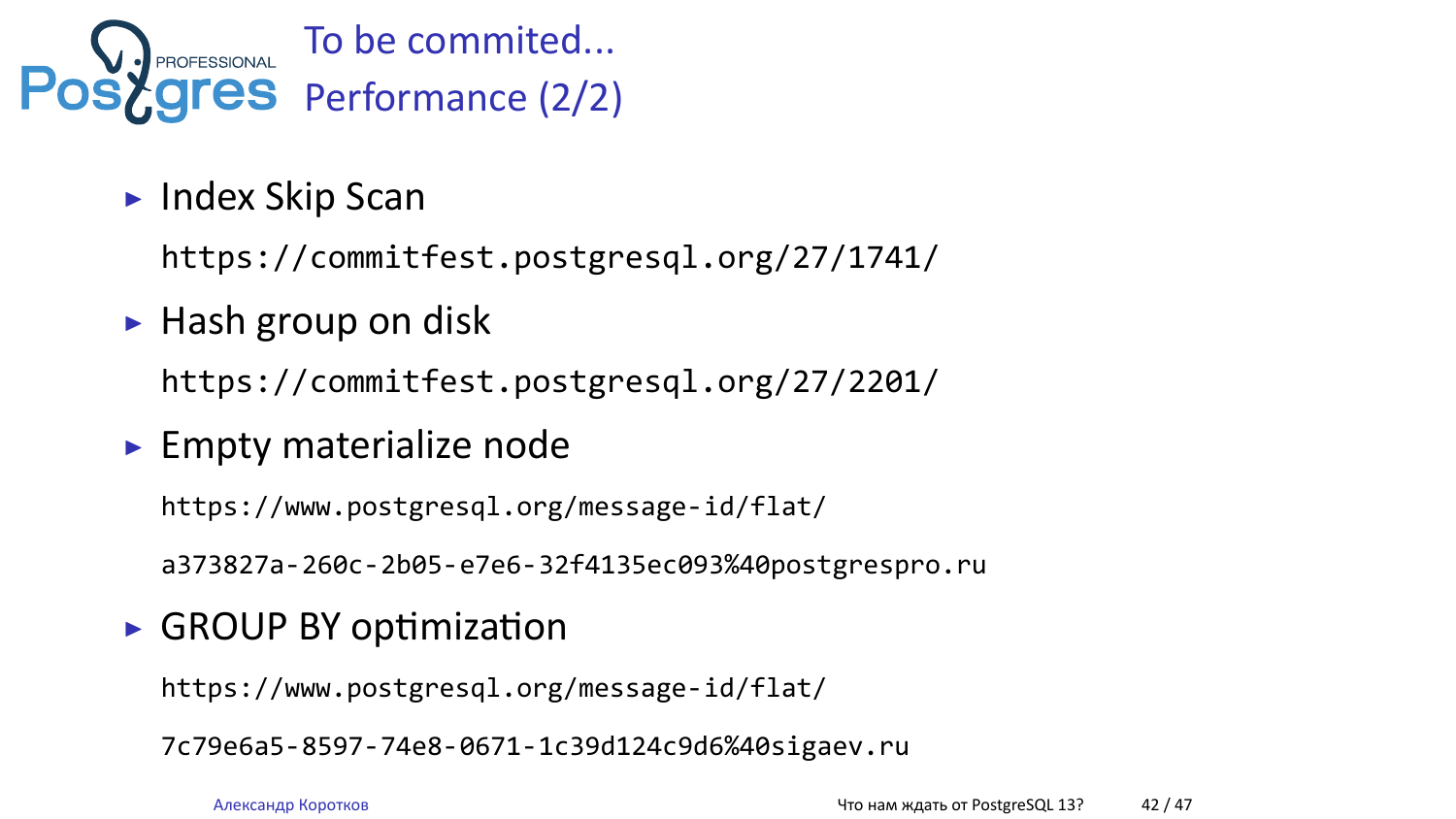

- ▶ Join двух партиционированных таблиц https://commitfest.postgresql.org/27/1553/
- ▶ Join партицированной и не партицированной таблицы https://commitfest.postgresql.org/27/2249/
- ▶ Логическая репликация отдельных патиций https://commitfest.postgresql.org/27/2301/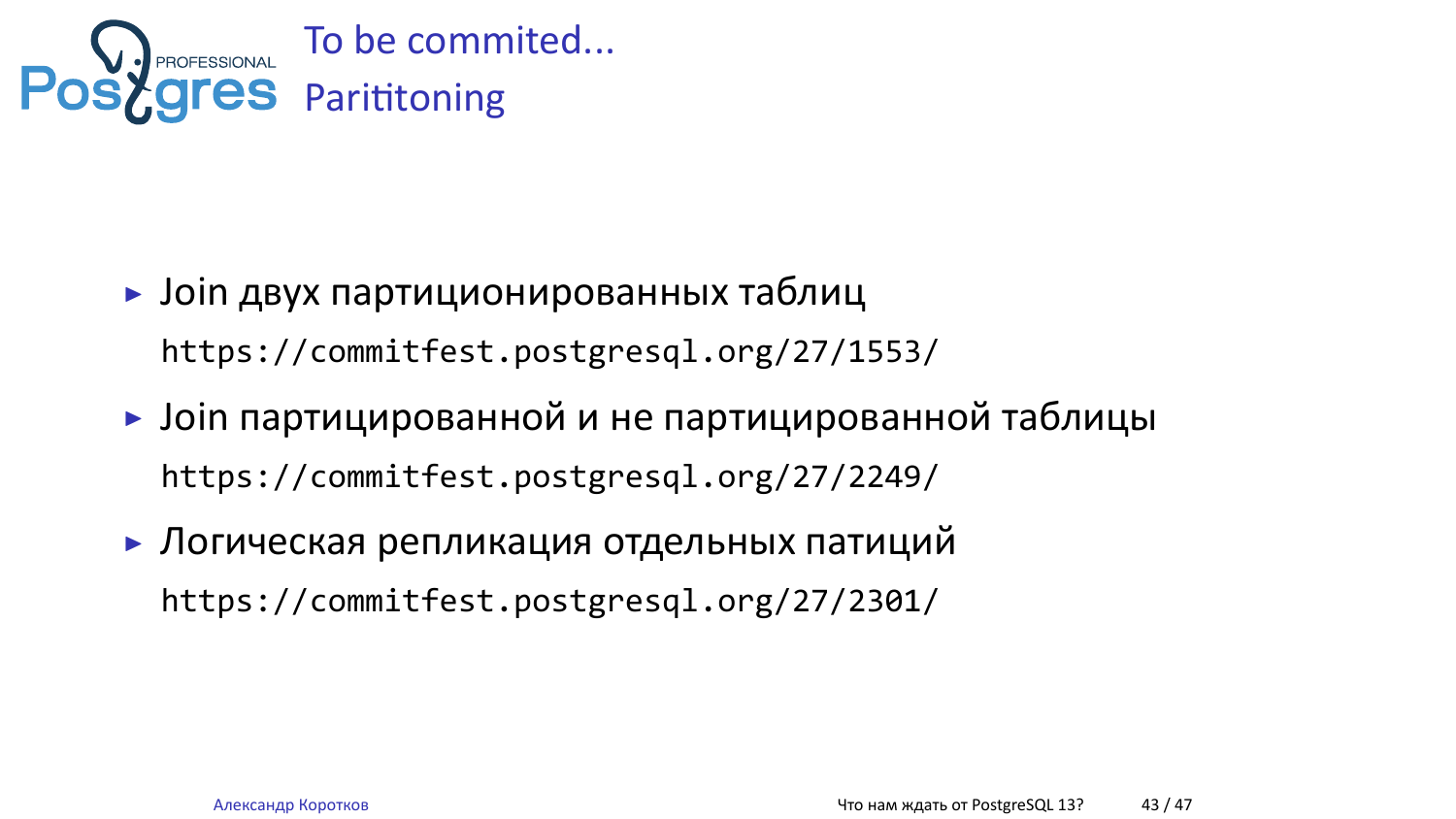

- $\triangleright$  Row filtering for logical replication https://commitfest.postgresql.org/26/2270/
- $\blacktriangleright$  Generic type subscription https://commitfest.postgresql.org/26/1062/
- $\blacktriangleright$  Global temporary table https://commitfest.postgresql.org/26/2233/
- $\triangleright$  Multiple extended statistics https://commitfest.postgresql.org/27/2421/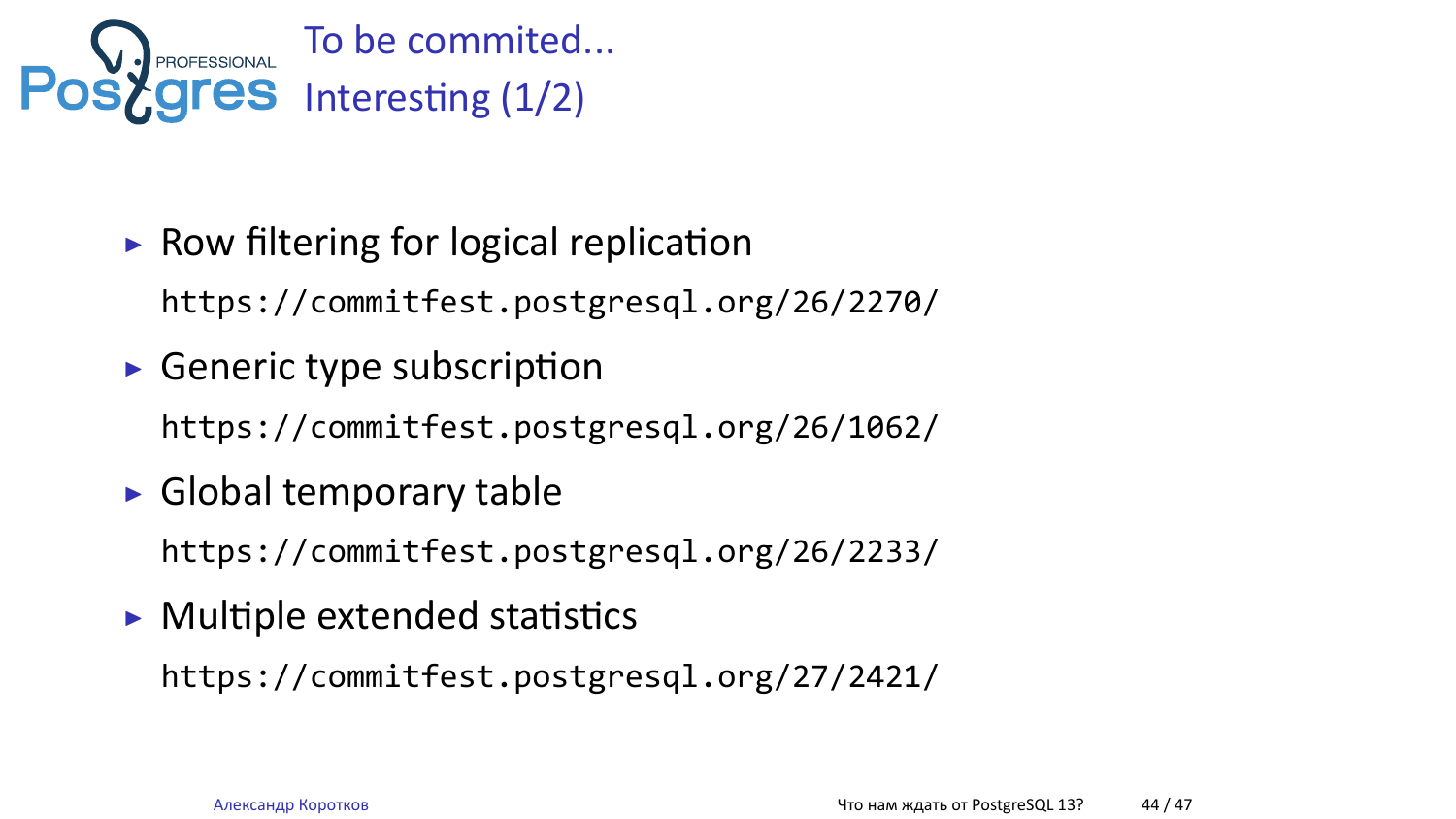

### ▶ BRIN multi-range and bloom indexes

https://www.postgresql.org/message-id/c1138ead-7668-f0e1-0638-c3be3237e812% 402ndquadrant.com

#### ▶ Opclass parameters

https://www.postgresql.org/message-id/d22c3a18-31c7-1879-fc11-4c1ce2f5e5af% 40postgrespro.ru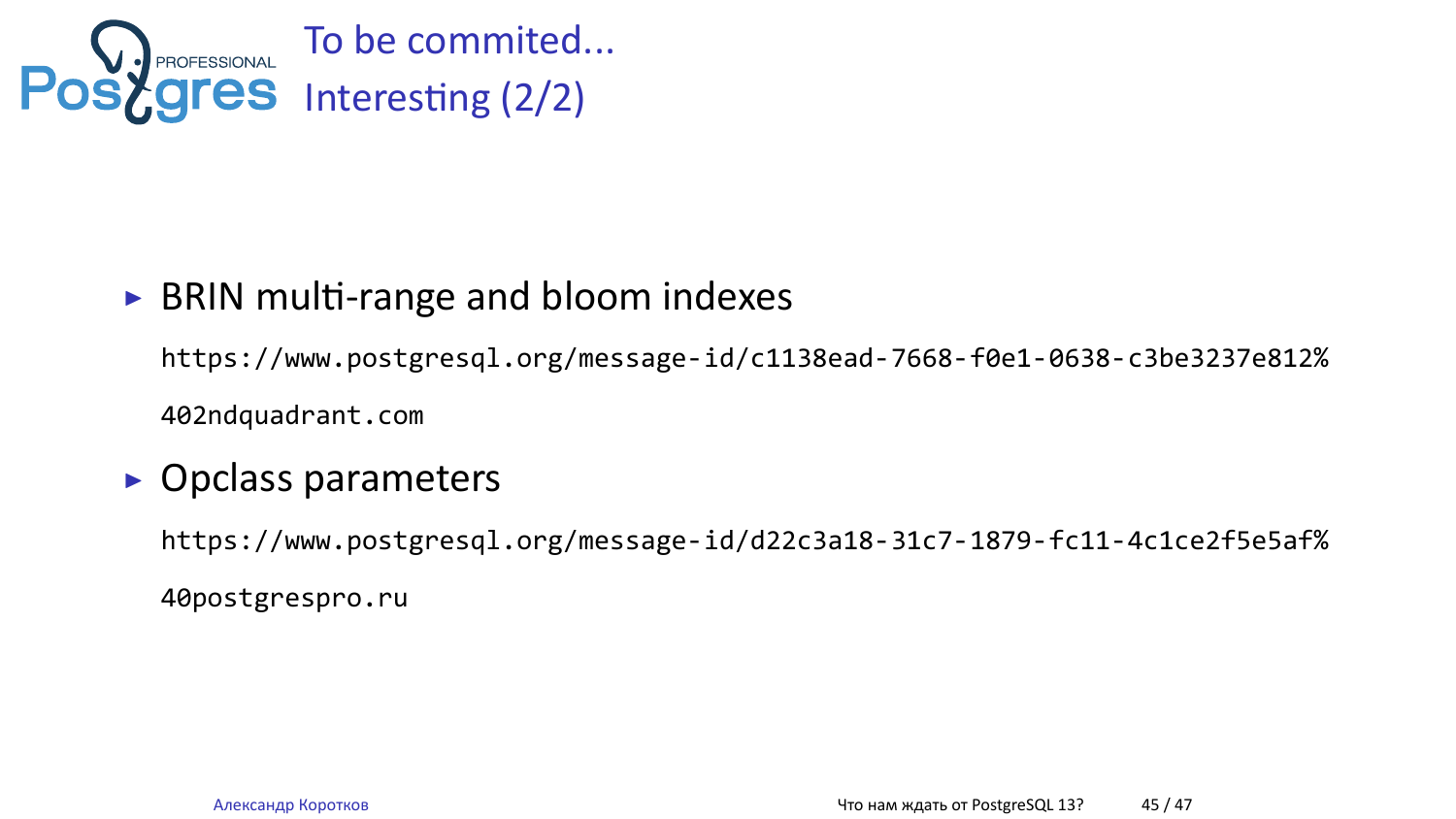

- $\rightarrow$  pgbench  $-$  pseudo-random permutation https://commitfest.postgresql.org/26/1736/
- ▶ pgrename\_temp() https://commitfest.postgresql.org/26/2230/
- ▶ Shared-memory stats collector https://commitfest.postgresql.org/26/1708/
- ▶ Page number in error context of vacuum https://commitfest.postgresql.org/27/2361/